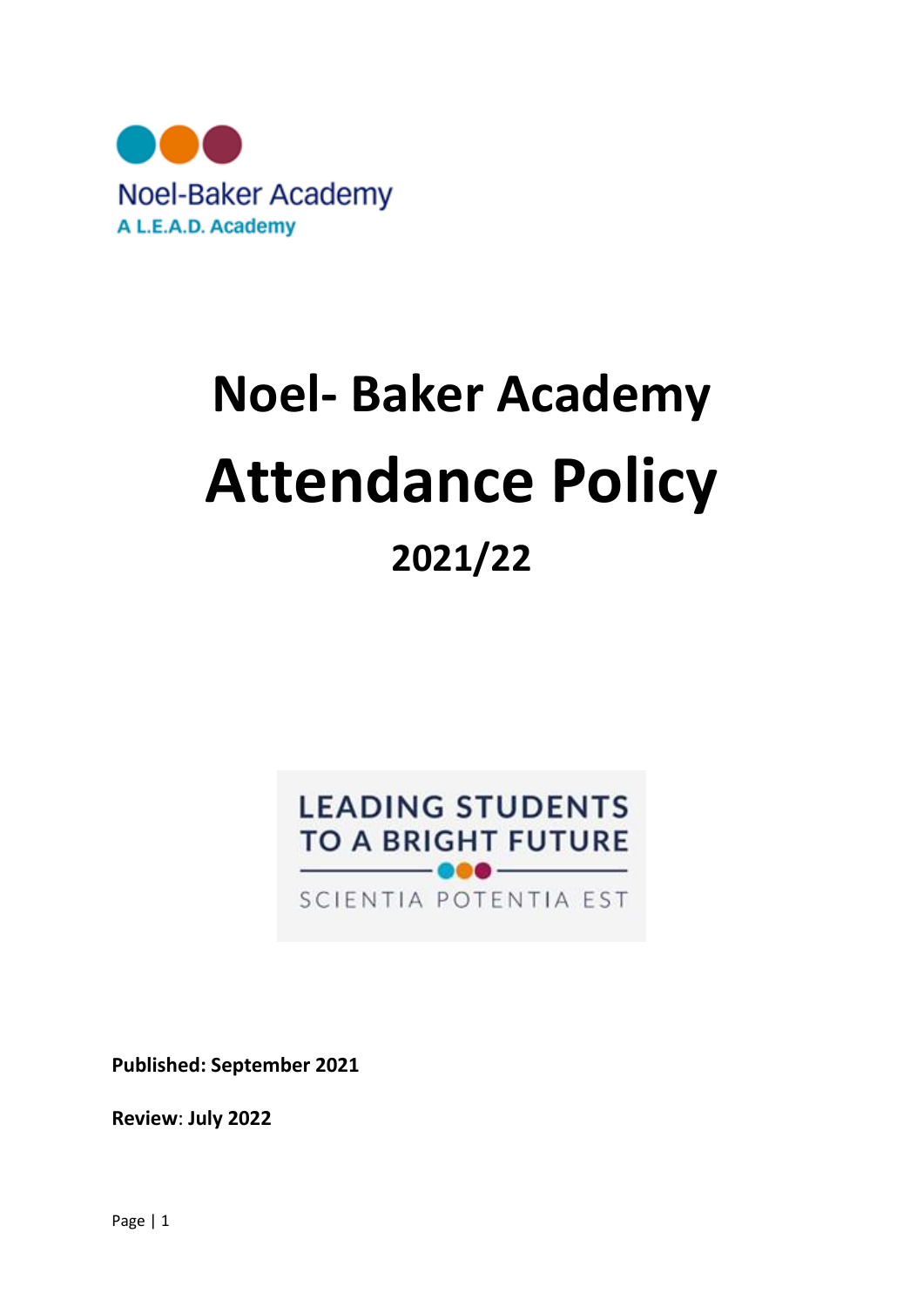# 1. **Aims**

Our Academy aims to meet its obligations with regards to attendance by:

- **Promoting good attendance and reducing absence, including persistent absence;**
- **Ensuring every pupil has access to full-time education to which they are entitled;**
- **Acting early to prevent patterns of absence.**

We will also support parents to perform their legal duty to ensure their children of compulsory Academy age attend regularly. At Noel- Baker Academy, we know that good attendance is crucial to the future educational success of our students. Good attendance at Noel- Baker Academy is defined as 97% and above, students who fall below this level will not be able to fulfil their education potential. It is our mission to ensure that every student has access to a knowledge rich curriculum and the opportunity to engage positively with the school. It is important to us that all students are able to enjoy a feeling of belonging to their class and school community. The Academy aims to achieve good attendance by operating an attendance policy with which staff, students and parents, the local community and the Educational Welfare Service work in partnership. Absences must be kept to a minimum and will be authorised in line with Government Guidelines/DfE 'Academy Attendance' July 2019. The Academy will rigorously monitor attendance ensuring a quick and early intervention if attendance falls to an unacceptable level.

Safeguarding remains integral to our academy. Further to periods of National lockdown, Noel- Baker Academy is continually committed to ensuring all pupils attend our academy and have full support to access remote learning and provision at home if they are self- isolating.

Attendance will be promoted and celebrated by staff and the school will liaise with parents and outside agencies to support this. This policy states the Academy's focus and with it, the roles and responsibilities of key stakeholders.

The aims of the policy are:

- to give a clear outline of our strategies to promote good attendance;
- to explain the roles and responsibilities of all stakeholders (Tutors, Heads of House, EWO's, students and parents);
- to explain the procedures for monitoring attendance;
- to clarify the mechanisms for dealing with poor attendance.

It is our intention to ensure that every student enjoys attending Noel- Baker Academy by providing a stimulating, challenging, secure learning and knowledge rich environment. All students are expected to attend every day to enhance their learning and progress. Continuity of learning can only take place through regular attendance to the Academy.

Regular appraisal and monitoring of registers will highlight any issues which may be followed up by written and/or verbal communication with the parents/carers in line with the Noel- Baker Academy 'traffic light' banding system relating to school attendance. Good habits are developed from an early age. It is vital that punctuality is the norm, rather than the exception. It is our policy to encourage and demonstrate the importance of efficient time-keeping for all students and this will be communicated through regular contact with parents/carers.

The Academy recognises and adheres to the Education Act 1996 for Attendance, Truancy, Excluded Students, Persistent Lateness and Unauthorised Holidays in Term Time. It also adheres to the Local Authority Code of Conduct and the latest DfE guidelines.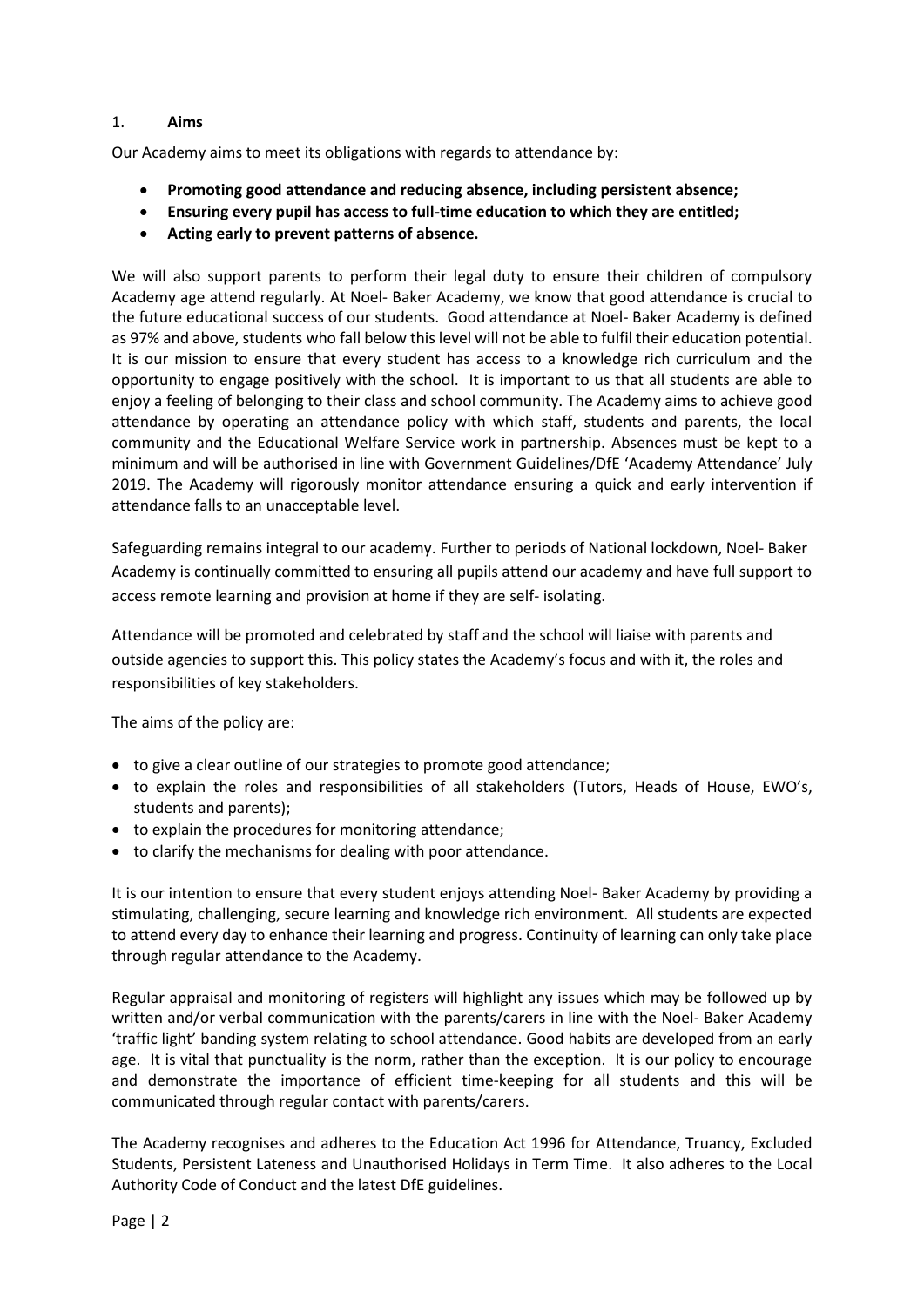# 2. **Legislation and Guidance**

This policy meets the requirements of the [school attendance guidance](https://www.gov.uk/government/publications/school-attendance) from the Department for Education (DfE), and refers to the DfE's statutory guidance on school attendance parental [responsibility measures.](https://www.gov.uk/government/publications/parental-responsibility-measures-for-behaviour-and-attendance) These documents are drawn from the following legislation setting out the legal powers and duties that govern Academy attendance:

- [The Education Act 1996](https://www.legislation.gov.uk/ukpga/1996/56/part/VI/chapter/II)
- [The Education Act 2002](http://www.legislation.gov.uk/ukpga/2002/32/part/3/chapter/3)
- [The Education and Inspections Act 2006](http://www.legislation.gov.uk/ukpga/2006/40/part/7/chapter/2/crossheading/school-attendance)
- [The Education \(Pupil Registration\) \(England\) Regulations 2006](http://www.legislation.gov.uk/uksi/2006/1751/contents/made)
- [The Education \(Pupil Registration\) \(England\) \(Amendment\) Regulations 2010](http://www.centralbedfordshire.gov.uk/Images/amendment-regulation-2010_tcm3-8642.pdf)
- [The Education \(Pupil Registration\) \(England\) \(Amendment\) Regulations 2011](http://www.legislation.gov.uk/uksi/2011/1625/made)
- [The Education \(Pupil Registration\) \(England\) \(Amendment\) Regulations 2013](http://www.legislation.gov.uk/uksi/2013/756/made)
- [The Education \(Pupil Registration\) \(England\) \(Amendment\) Regulations 2016](http://legislation.data.gov.uk/uksi/2016/792/made/data.html)
- [The Education \(Penalty Notices\) \(England\) \(Amendment\) Regulations 2013](http://www.legislation.gov.uk/uksi/2013/756/pdfs/uksiem_20130756_en.pdf)

This policy also refers to the DfE's guidance on the [school census,](https://www.gov.uk/government/publications/school-census-2017-to-2018-guide-for-schools-and-las) which explains the persistent absence threshold.

This policy complies with our funding agreement and articles of association.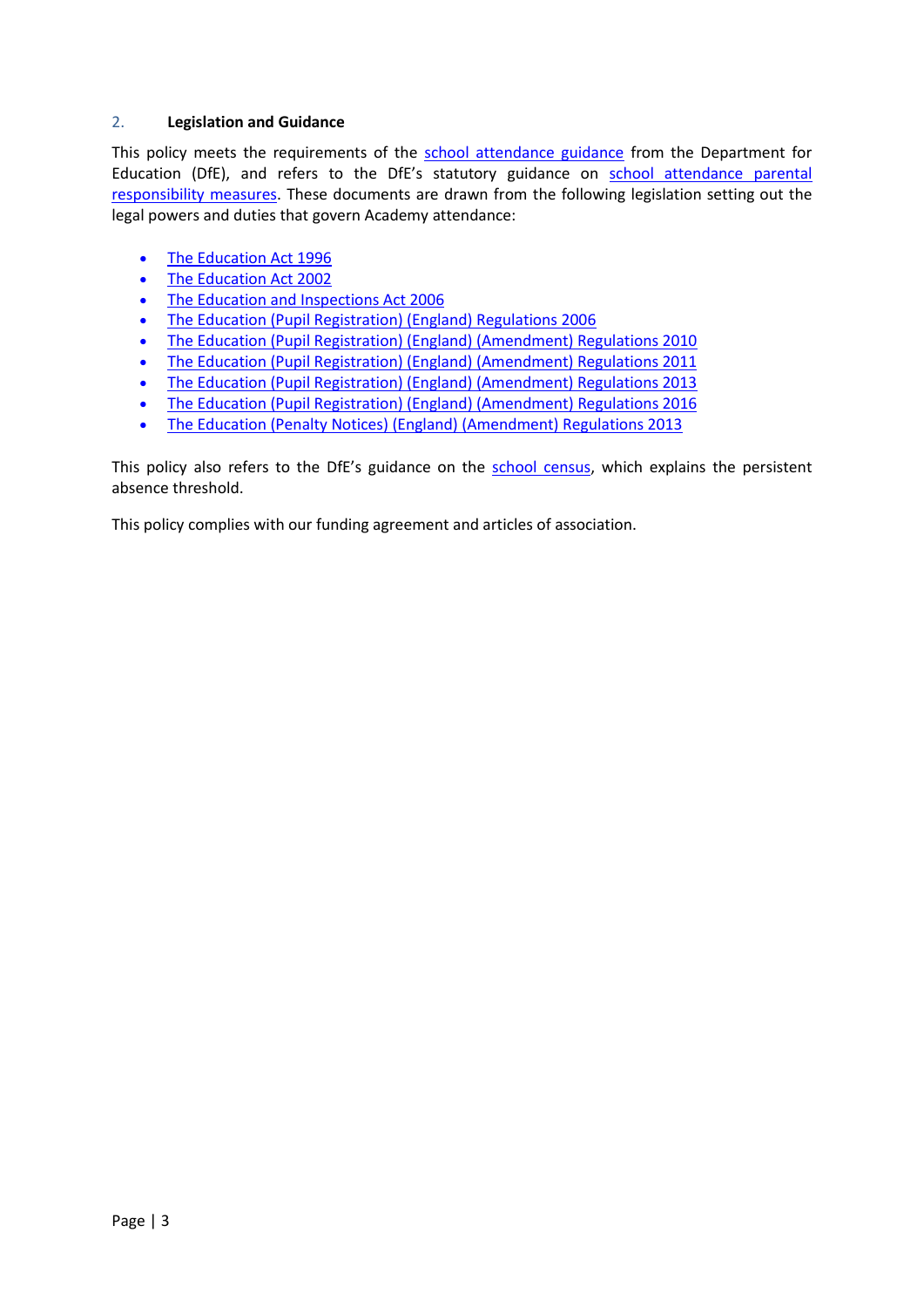# 3. **Academy Procedures**

# 3.1. School Day Timings:

|                                  | <b>LEAD</b>                                                              | <b>EMPOWER</b>                                 | <b>ACHIEVE</b>                              | <b>DRIVE</b>                         | <b>EXCEL</b>     |
|----------------------------------|--------------------------------------------------------------------------|------------------------------------------------|---------------------------------------------|--------------------------------------|------------------|
| 08:15                            | <b>Breakfast Clubs (optional)</b>                                        |                                                |                                             |                                      |                  |
| 08:30am                          | Roll Call (enter<br>through<br>Theatre)                                  | <b>Roll Call (enter</b><br>through<br>Theatre) | <b>Roll Call (enter</b><br>through<br>MUGA) | <b>Roll Call</b><br>(Netball Courts) | Roll Call (MUGA) |
| 08:40                            | <b>NBA Reads</b>                                                         | <b>NBA Reads</b>                               | <b>NBA Reads</b>                            | <b>NBA Reads</b>                     | <b>PSHE</b>      |
| 09:00                            | Lesson 1                                                                 | Lesson 1                                       | Lesson 1                                    | Lesson 1                             | Lesson 1         |
| 09:55                            | Lesson 2                                                                 | Lesson 2                                       | Lesson 2                                    | Lesson 2                             | Lesson 2         |
| 10:50                            | <b>Break</b>                                                             | <b>Break</b>                                   | <b>Break</b>                                | <b>Break</b>                         | <b>Break</b>     |
| 11:10                            | Lesson 3                                                                 | Lesson 3                                       | Lesson 3                                    | Lesson 3                             | Lesson 3         |
| 12:05                            | Lunch                                                                    | <b>PSHE</b>                                    | Lesson 4                                    | Lesson 4                             | Lesson 4         |
| 12:35                            | <b>PSHE</b>                                                              | Lunch                                          |                                             |                                      |                  |
| 13:05                            | Lesson 4                                                                 | Lesson 4                                       | Lunch                                       | <b>PSHE</b>                          | Lunch            |
| 13:35                            |                                                                          |                                                | <b>PSHE</b>                                 | Lunch                                | <b>NBA Reads</b> |
| 14:05                            | Lesson 5                                                                 | Lesson 5                                       | Lesson 5                                    | Lesson 5                             | Lesson 5         |
| <b>End of compulsory Lessons</b> |                                                                          |                                                |                                             |                                      |                  |
| 15:00<br>-<br>16:00              | Period 6 – Extra-curricular clubs, C2 Detentions and Late Gate Catch up. |                                                |                                             |                                      |                  |

# 3.2. AM and PM Registration:

Only authorised persons may complete registers and they must be taken at the same time twice a day. Electronic registers are used in every class as part of the School's Information Management System (Go4 Schools). If for any reason the electronic register cannot be taken, then the office administrator will provide a paper register and will then input it on the electronic register from the office.

AM registers will remain open until 9:00am, any child arriving after 8:40am but before 9:00am will be marked as late ('L'). Any student arriving after this time (9:00am) without good reason will be classed as unauthorised ('U').

PM registers will be taken at the start of the PSHE lesson for LEAD and EMPOWER houses. PM registers will be taken at the start of Lesson 4 for ACHIEVE, DRIVE and EXCEL houses

At times of exceptional weather, the registers may, according to DfE guidelines remain open until 9:30am.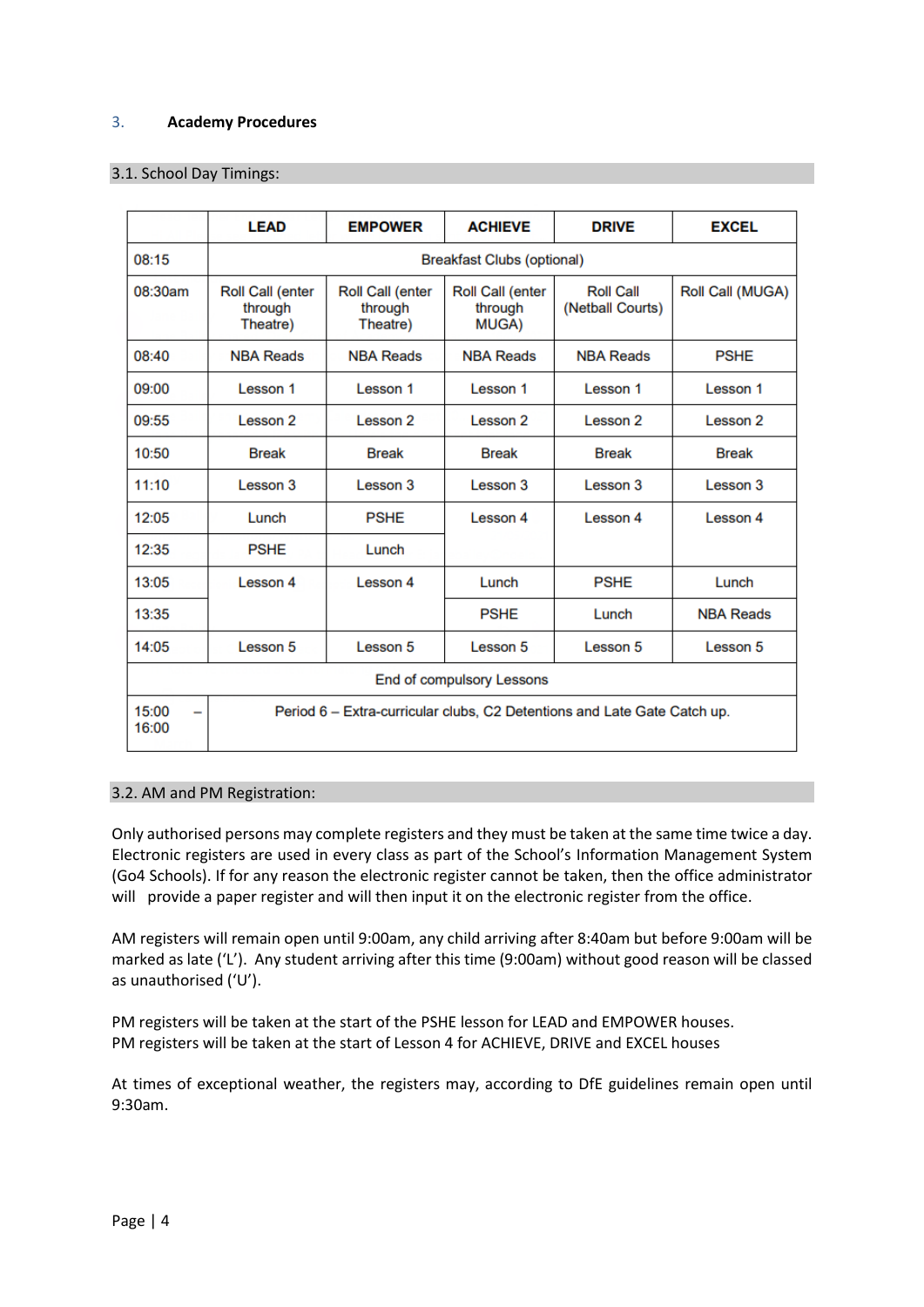#### 3.3. Lateness to School:

- Students are expected to arrive for school by 8:30am where daily routines of uniform and equipment will be checked before entering the school building during roll call at designated points around the academy.
- Students enter the building with their class teacher, at designated points, and make their way to their first lesson, lining up outside their classroom.
- If a student arrives late to school, they must arrive at the Main School Reception where they will be greeted by the Education Welfare Officers and Assistant Headteacher responsible for Attendance and issued with a 'late gate' card. The student will be signed in and escorted to their lesson.
- As a result of being late to school, students will be issued with a 1-hour same day detention after school from 3:00pm to 4:00pm. The detention will take place in A21.
- Failure to attend the 1-hour detention, will result in a full day in internal exclusion the following day.
- Lateness after 9:00am will be unauthorised and persistent lateness may result in a referral to the Education Welfare Service and a Penalty Notice may be issued.
- Please note that if a parent/carer reports that there are extenuating circumstances that have prevented a student from arriving on time, then we will, of course, take this into consideration.

#### 3.4. Lateness to Lessons:

- Any student arriving to any lesson 3 minutes after the first student arrives will be classed as 'late'. The register will be marked with the 'L' code.
- If the student doesn't have an explanation of their lateness to lesson, the Teacher will record in the behaviour section on Go4Schools 'Late to lesson without reason'. The student will attend a 1 hour late detention that day.
- Failure to attend the 1-hour detention, will result in a full day in internal exclusion.

# 3.5. Authorised and Unauthorised Absence- including Attendance Codes:

There are two types of school absence:

- authorised where the school approves the student's absence.
- **unauthorised** where the school will not approve the student's absence.

Only the school can authorise the student's absence. Whilst this is straightforward in most cases, there may be a time when the school will refuse to authorise a student's absence without medical support. If a child is ill, the parent/carer is to call the school before 8.15am and notify the school of the child's absence, the reason and when the child is to be expected back in school **(Tel 01332 572026**). In order for the absence to be authorised we will require a letter or email from the parent/carer detailing the reason for the absence to be sent upon the child's return to school.

# **Our expectation is that:**

- Parents should contact the school on the first and each subsequent day of absence, unless a definite date of return is known. If parents do not contact the Academy within 24 hours of an absence, this will be marked as unauthorised.
- If your child has been absent for 3 days or more with either illness or unauthorised absence over a 6-week rolling period, the Academy will require some form of medical evidence stating the health reasons for absence. This could be 3 consecutive days or separate days over the 6-week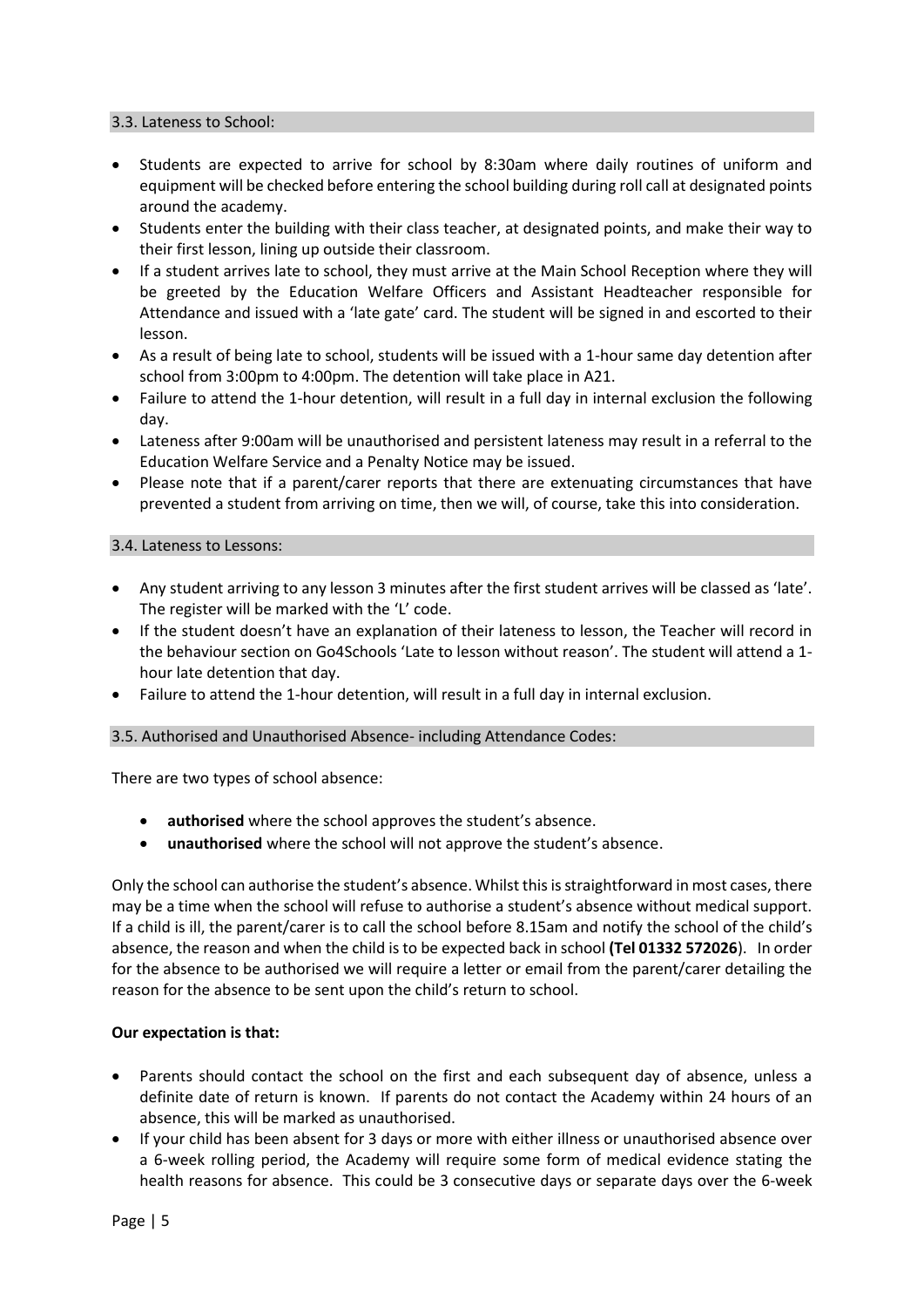period. Evidence for such absences could be in the form of a note from a health professional, prescription labels and in some cases, evidence of medical appointments.

- Where your child has been absent due to attending a medical appointment, the school must receive the evidence in order for this to be approved. The evidence can be either a letter or an appointment card. **Please also note whole day absences for medical appointments will not be authorised. Parents/carers are expected to book routine dental, medical or opticians appointments outside school hours.**
- If the student is not in school by 9.30 a.m. and the school **has not been** contacted by the parent/carer, then a member of the Attendance team will contact the parent/carer by text message to find out why the student is not in school. Where the school is also unsure of the reason for illness, or needs clarification about this, then the parent/carer will also be contacted.
- If there has been no communication on the first day of absence and the parent/ carer hasn't been in contact, the Education Welfare Officer (EWO) will follow up by telephoning the home to find out the reasons for the absence that day. They may also follow up with a Home Visit the same day.
- If a student is absent and no contact has been successful by the Academy or the EWO, the student may be referred to Social Care in line with the Academy's Child Protection and Safeguarding Policy.
- If a student is missing for more than two weeks or 10 days, then s/he will be referred as a 'child missing in education' to the Education Welfare Service.
- If a student does not return to the Academy for a further two weeks and there has been no contact from/with the parents, then his/her place may be removed from the school roll.
- Students' attendance is monitored and tracked against an 'Attendance Risk Register' which clearly sets out the tiers for escalating procedures for poor attenders/persistent absentees including prosecution.
- If students have been sick, they do not need to remain at home for the following 48 hours. Students can return earlier.

# **Absence relating to Covid-19- UPDATED**

All legal covid-19 restrictions have now been lifted, including the legal requirement to self-isolate when infected. However, self-isolation is still strongly advised. Therefore, any pupil with a positive covid-19 test result will be advised to try to stay at home and avoid contact with other people for **three days,** which is when they are most infectious. Where your child remains ill (sickness, high temperature, continuous cough) after this time, they should remain at home until well enough to attend but if they are well they must return after three days.

# **Parents/ Carers of Students who are self-isolating must contact the school immediately if this is the case (Tel: 01332 572026**).

Symptoms of COVID- 19 include:

- having a new, continuous **cough** coughing a lot for more than an hour, or 3 or more coughing episodes in 24 hours;
- having a **fever-** being hot to touch on the chest or back (there is no need to measure temperature but this is advisable);
- having a loss of, or change in normal sense of taste or smell **(Anosmia).**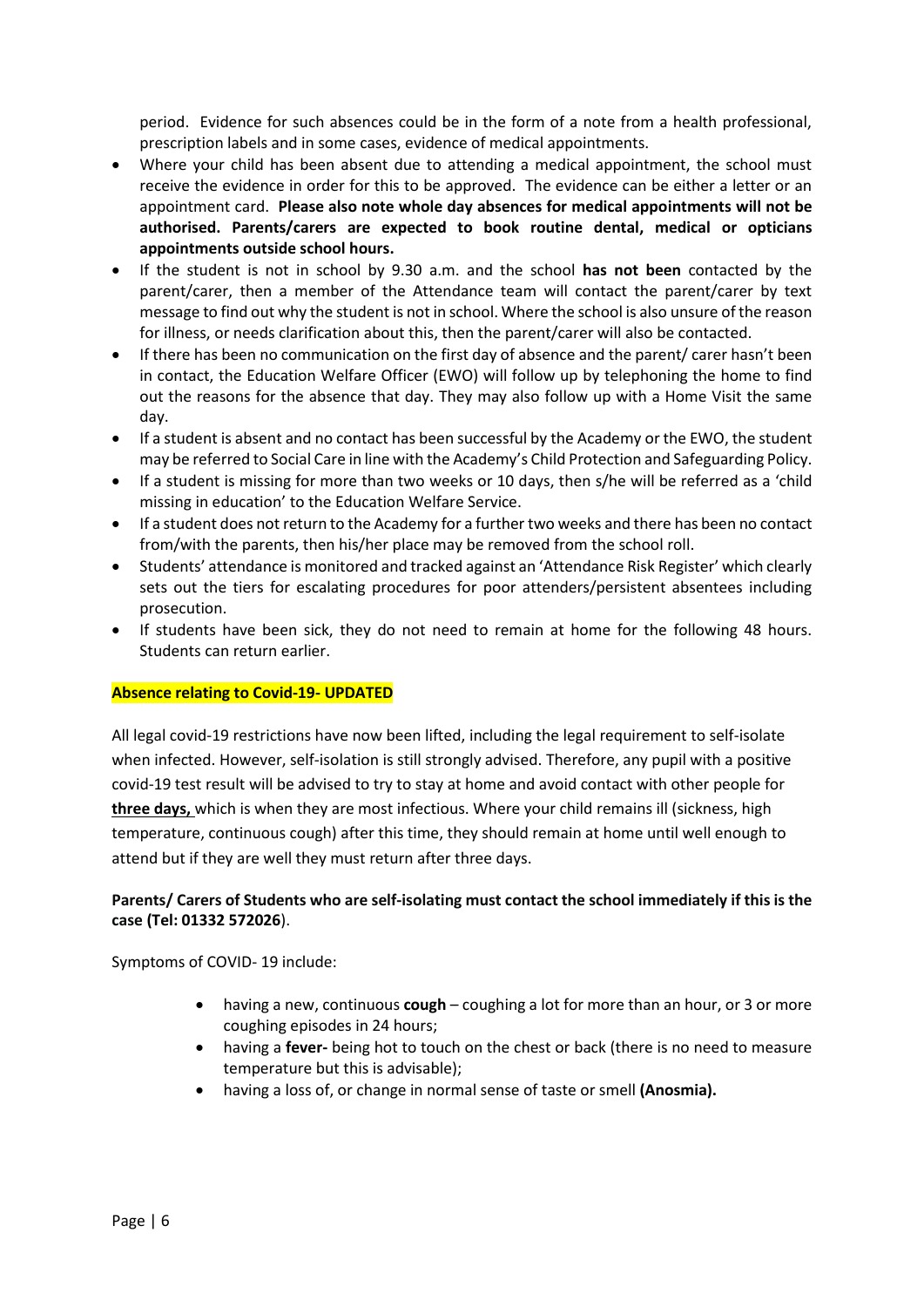# **Face coverings**

The government now states that face coverings are no longer advised for pupils. No pupil should be denied education on the grounds that they are, or are not, wearing a face covering. If your child wishes to continue to wear a face covering, they should be able to do so.

# **Ventilation**

Good ventilation can help reduce the risk of spreading coronavirus, so we are still focussing on having good ventilation in classrooms and around the school.

# **Remote education**

If a pupil is not attending due to circumstances related to coronavirus (COVID-19), we will immediately offer access to remote learning through the home learning work that staff are uploading weekly. This work is the same as the work they would be undertaking if they were able to be at school and is accessed on the website:

# <https://www.noelbakeracademy.co.uk/recorded-lessons/>

We have a secure system in place whereby we will keep a record of, and monitor engagement with this activity- this will also include regular phone calls to support your child during this time.

# **Attendance Codes**

| Code         | <b>Description</b>                                                                  |                |
|--------------|-------------------------------------------------------------------------------------|----------------|
| $\prime$     | Present in school AM                                                                |                |
|              | Present in school PM                                                                |                |
| L            | Late arrival before the register has closed                                         |                |
| B            | Off- site educational activity                                                      |                |
| D            | Dual- registered- at another educational establishment                              | <b>Present</b> |
| $\mathbf{I}$ | At an interview with prospective employers, or another educational<br>establishment |                |
| P            | Participating in a supervised sporting activity                                     |                |
| $\mathbf v$  | Educational visit or trip                                                           |                |
| W            | Work experience                                                                     |                |
| $\mathsf{C}$ | Leave of absence authorised by the school                                           |                |
| E            | Excluded but no alternative provision made                                          |                |
| H            | Holiday authorised by the school                                                    |                |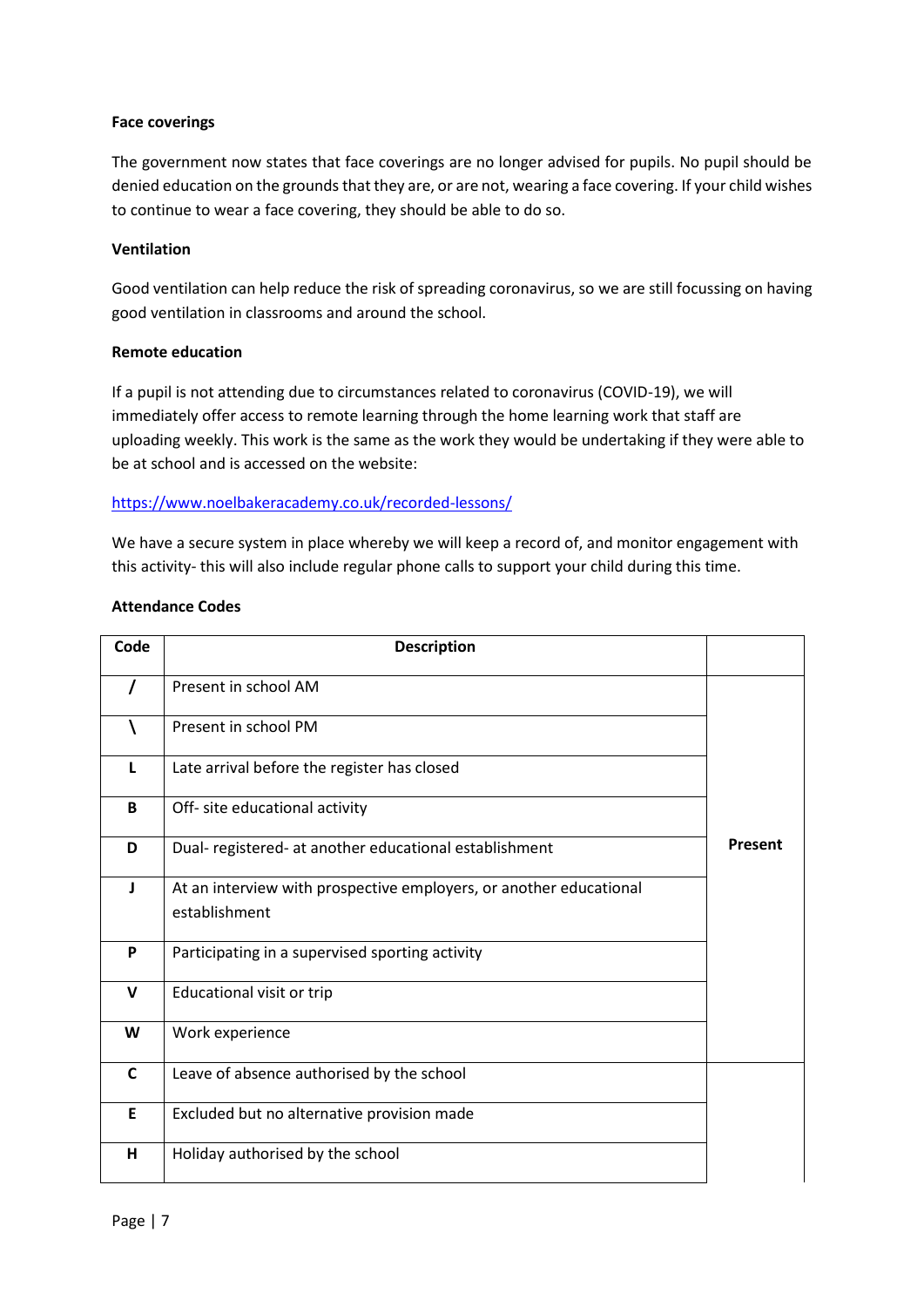|              | Illness (not medical or dental appointments). SEE BELOW UPDATED 'I'        |                             |
|--------------|----------------------------------------------------------------------------|-----------------------------|
|              | <b>CODES</b>                                                               | <b>Authorised</b>           |
|              |                                                                            |                             |
| M            | Medical or dental appointments                                             | Absence                     |
| $\mathsf{R}$ | Religious observance                                                       |                             |
| S            | Study leave                                                                |                             |
| T            | Gypsy, Roma and Traveller absence                                          |                             |
| G            | Holiday not authorised by the school or in excess of the period determined |                             |
|              | by the Headteacher                                                         |                             |
| N            | Reason for absence not yet provided                                        | <b>Unauthorised</b>         |
| $\mathbf{o}$ | Absent from school without authorisation                                   | absence                     |
| U            | Arrived in school after registration closed                                |                             |
| $\mathbf x$  | Non attending in circumstances relating to coronavirus (COVID-19). SEE     |                             |
|              | <b>BELOW UPDATED 'X' CODES</b>                                             | <b>Not counted</b>          |
| Y            | Unable to attend due to exceptional circumstances                          | as a possible<br>attendance |
| $\mathbf{Z}$ | Pupil not on admission register                                            | in the School               |
| #            | Planned whole or partial school closure                                    | <b>Census</b>               |

# **Attendance Codes in circumstances linked to Covid-19**

| Code | Non-compulsory school age pupil not required to be in school. This code is used to         |
|------|--------------------------------------------------------------------------------------------|
| X01  | record sessions that non-compulsory school age children are not expected to attend.        |
|      |                                                                                            |
| Code | Pupil self-isolating with coronavirus (COVID-19) symptoms. This code is used for pupils    |
| X02  | who are self-isolating because they have symptoms of coronavirus (COVID-19) but they       |
|      | have not yet had a positive test.                                                          |
|      |                                                                                            |
| Code | Pupil self-isolating due to potential contact with a confirmed case of coronavirus         |
| X03  | (COVID-19) inside the school setting. This code is used for pupils who are self-isolating  |
|      | because of contact with a case of coronavirus (Covid-19) inside the school setting (for    |
|      | example, individuals, classes, year groups or bubbles who have been sent home because      |
|      | of potential contact with a confirmed case of coronavirus (COVID19) within the school      |
|      | setting). Includes test and trace where it applies.                                        |
|      |                                                                                            |
| Code | Pupil self-isolating due to potential contact with a confirmed case of coronavirus         |
| X04  | (COVID-19) outside the school setting. This code is used for pupils who are self-isolating |
|      | because of contact with a case of coronavirus (Covid-19) OUTSIDE the school setting (for   |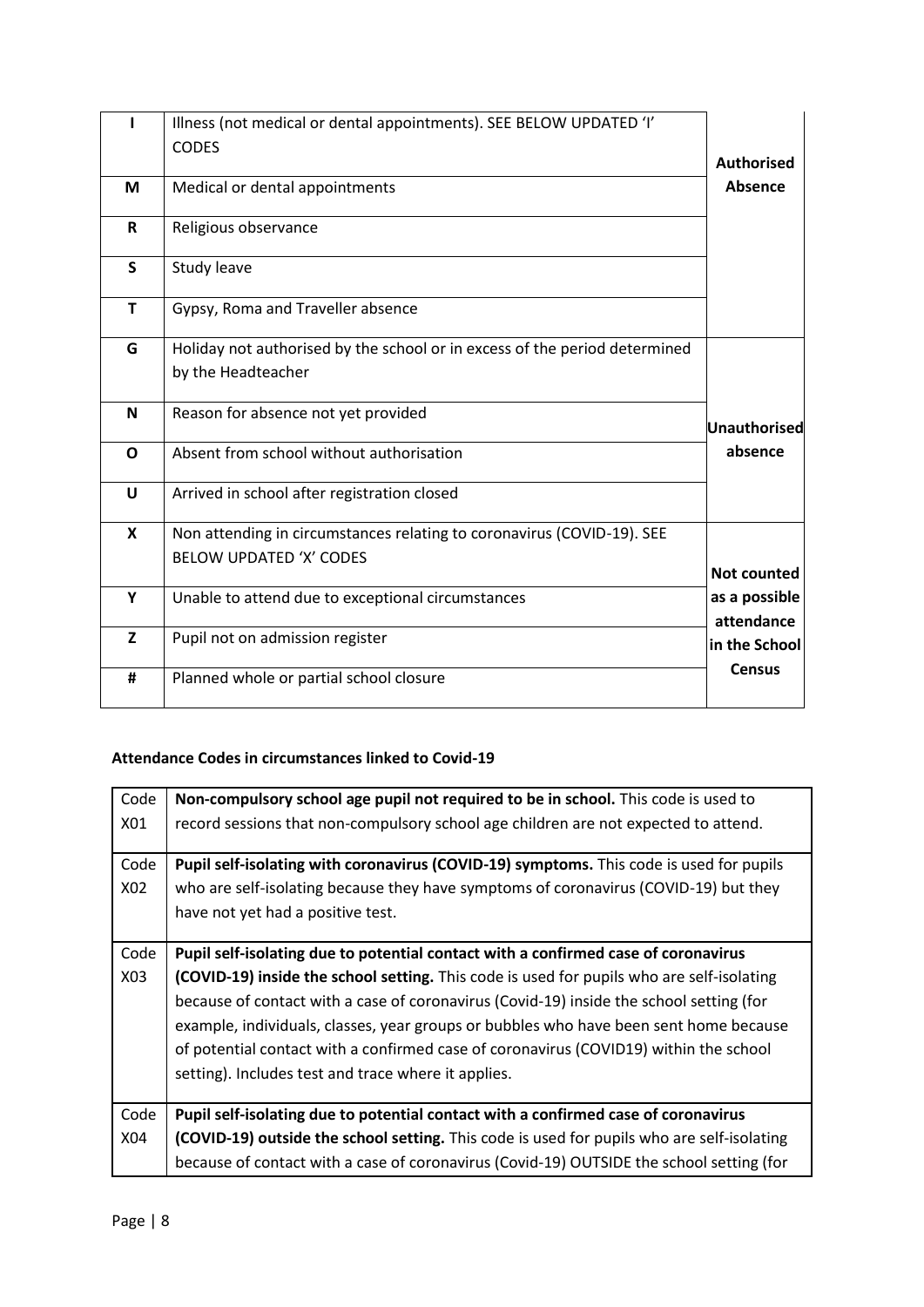|      | example, a household member with symptoms or a confirmed positive test, or a social<br>contact or a contact with someone from the local community with a confirmed positive<br>test). Includes pupils advised to self-isolate through test and trace where appropriate. |
|------|-------------------------------------------------------------------------------------------------------------------------------------------------------------------------------------------------------------------------------------------------------------------------|
| Code | Pupils required to self-isolate as part of quarantine requirement (after arriving in the UK                                                                                                                                                                             |
| X05  | from a non-exempt country or territory). This code is used for pupils who are required to                                                                                                                                                                               |
|      | be in quarantine on arrival in, or return to, the UK. Department of Health & Social Care                                                                                                                                                                                |
|      | guidance 'Coronavirus (COVID-19): how to self-isolate when you travel to the UK'.                                                                                                                                                                                       |
| Code | Pupil not in school because they have been advised specifically by their Doctor or public                                                                                                                                                                               |
| X06  | health authority that they are clinically extremely vulnerable and should not attend.                                                                                                                                                                                   |
|      | This code is used for the small number of pupils who have been specifically identified as                                                                                                                                                                               |
|      | clinically extremely vulnerable and advised that they should not attend school.                                                                                                                                                                                         |
|      | Department of Health & Social Care / Public Health England 'Guidance on protecting                                                                                                                                                                                      |
|      | people who are clinically extremely vulnerable from COVID-19'.                                                                                                                                                                                                          |
| Code | Pupil advised specifically not to attend school as part of restrictions to education set out                                                                                                                                                                            |
| X07  | in Government advice. This is for pupils who as part of local or national restrictions to                                                                                                                                                                               |
|      | education settings, (including set out in the Contingency Framework and related                                                                                                                                                                                         |
|      | guidance) are specifically advised not to attend school for public health reasons.                                                                                                                                                                                      |
|      |                                                                                                                                                                                                                                                                         |
| Code | Illness This code is used for pupils who are absent because of non-coronavirus (COVID-19)                                                                                                                                                                               |
| 101  | related illness or sickness.                                                                                                                                                                                                                                            |
| Code | Illness Confirmed case of coronavirus (COVID-19) This code is used for pupils who are                                                                                                                                                                                   |
| 102  | absent because they have tested positive for coronavirus (COVID-19).                                                                                                                                                                                                    |

# 3.6. Medical Evidence:

- All medical evidence must be sent to the attendance office on A floor Green/ Yellow.
- If letters/notes come from parents/carers directly to the teacher, then these should be signed and dated by the teacher and sent to the Attendance office. The evidence can also be emailed to attendance@noelbakeracademy.co.uk
- If a teacher receives verbal communication, then it must be recorded on the electronic register for the appropriate days and the Attendance office will be informed. Evidence must be provided upon the students return to school in order for the absence to be authorised.
- All information about absences and logs of the Academy's attempts to contact home is recorded electronically on Go4Schools and in student absence records.
- Unfortunately, there are occasions when a child can suffer from more sustained health problems. If this is the case, the school will contact the medical professionals involved with the child in order to be able to support the child in the most appropriate manner. The school would like the parent to give permission for the medical professionals to be able to speak to the school about the best way to support the child. In these circumstances it is not appropriate for the parent to contact the school every day and a more appropriate frequency of communication will be established with the parent. This bespoke arrangement will be put in place by the Tutor/Pastoral Team.

# 3.7. Noel- Baker Academy Strategy: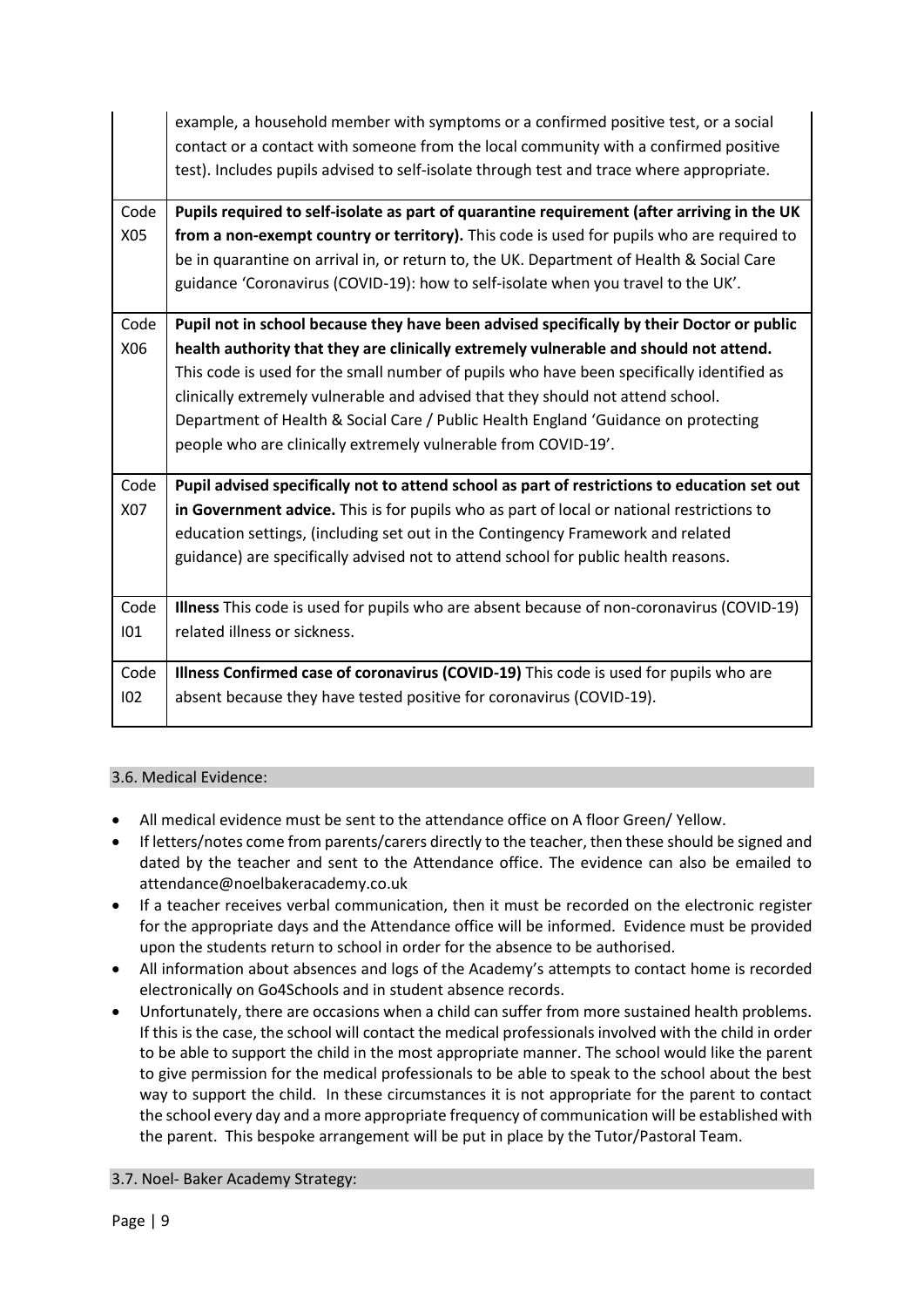Noel- Baker Academy operates a 'traffic light' system in relation to school attendance. See appendices (Noel- Baker Academy strategy). At each stage there will be appropriate interventions:

- **'Green'** signals a good school attendance, where the student's attendance is above 97% (97% to 100%);
- **'Amber'** signals a student whose attendance is causing concern. This is where a student's attendance is between 92% and 96.99%;
- **'Red'** signals a student who has poor attendance and their attendance level is below 92%.

# 3.8. Holidays in Term Time:

- There will be no authorisation of absence for holiday during school time. The Government guidelines are very clear and only allow the Head teacher to grant leave of absence for exceptional circumstances. Parents do not have a right to take their child out of school for a holiday during term time.
- Notice of your intention to take your child out during term time should be made via the Academy's Leave of Absence Request form which can be found on the Noel- Baker Academy website. **If we do not receive formal notification, but are aware that you are on holiday, then the below remains the same.**
- The education (student registration) (England) Regulations 2006, Amendment 2013, Section 7, Leave of Absence Section, states 'A student may be granted leave of absence from the school to enable him/her to go away on holiday where: An application has been made in advance to the Head teacher by a parent with whom the child normally resides; and the Head teacher considers that leave of absence should be granted due to 'exceptional circumstances' relating to that application. Under section 444(A) of the Education Act 1996, the Local Authority may issue Penalty notices to parents of children with unauthorised absences from school. These are issued per parent, per child.
- Due to the timing of internal year examinations and the GCSE and vocational examination period falling in the months of May and June, the Academy cannot condone any absence during this period except in the most exceptional of circumstances. Students who are knowingly taken from the Academy to go on holiday during this period will be referred to Education Welfare for Penalty Notices to be issued.

Please refer the Government website for details of these notices and their present value www.gov.uk/school-attendance-absence/legal-action-to-enforce-school-attendance.

# 3.9. Truancy:

- If the student is known to have been in school, but has not attended all, or some of their lessons without reason, then they are classed as truant.
- If this is to occur, then the truant will be placed into internal exclusion and serve a 1 hour after school detention on the same day. Parents/carers will be notified of the incident.
- If the truancy persists a parental meeting will be conducted and further actions and/or strategies will be implemented to rectify the behaviour.
- If it is believed that the truant has left the school site then, the Academy will inform the parent/carer should the student not be found. In this situation we would advise the parent/carer to contact the child themselves.
- If the school is unable to contact the parent to inform them of their child's truancy, then messages will be left with the parent. As a school we will endeavour to try all available contact numbers on the school system to notify the parent of the truancy.
- If no contact can be made the school may be left no other option but to contact the police.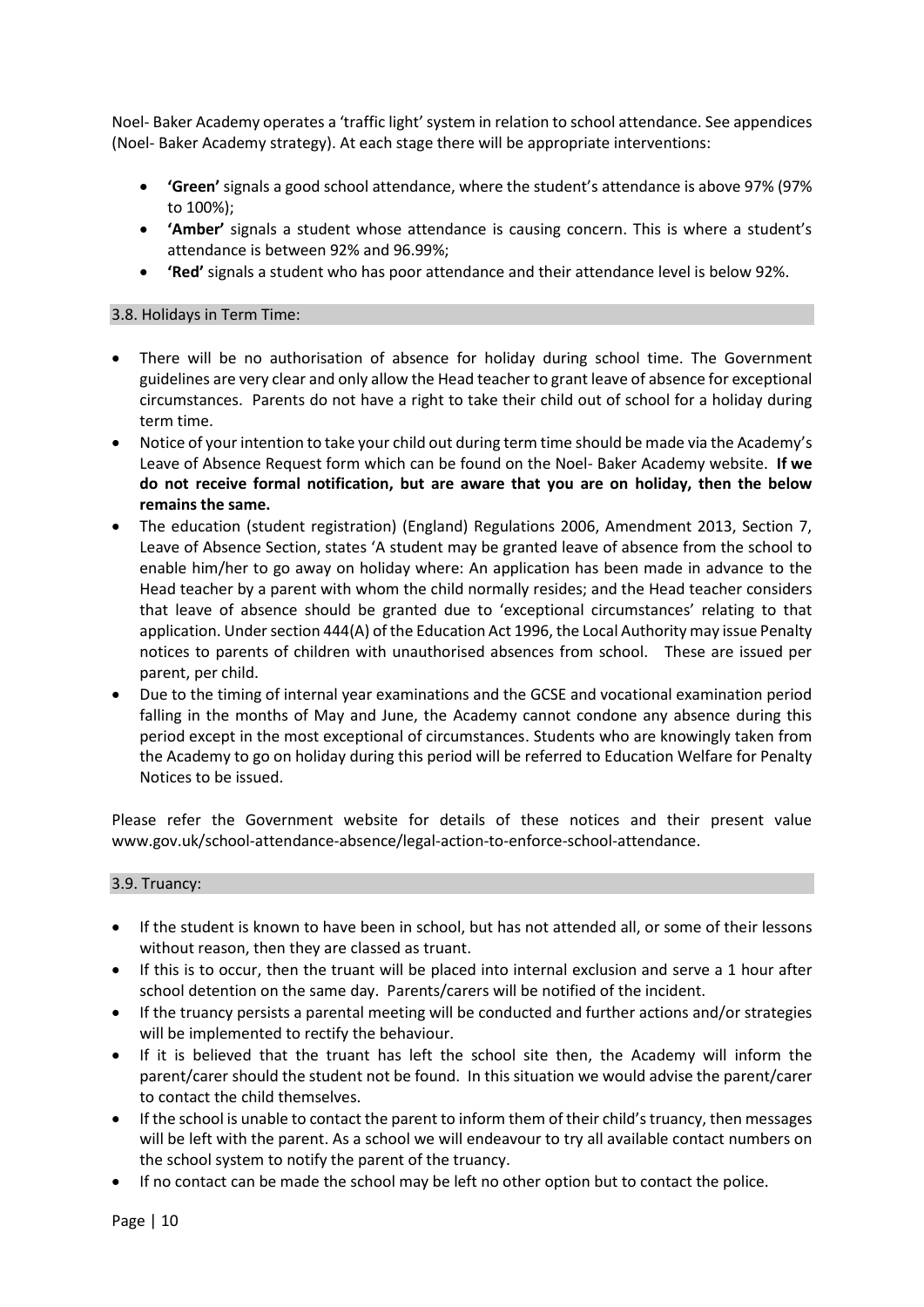- In either case, the student's sanction will be similar to the previous example.
- Sometimes parents/carers believe that their child is at school, but the student has not actually entered the building. Should this happen then, the school would naturally believe the student to be absent and would contact the parent/carer for a reason for the absence. If we are unable to contact the parent then messages will be left to make sure that the parent is aware of the absence. At this point the truancy would come to light. In this situation we would advise the parent/carer to contact the child themselves, but if they do not get any response, then we would advise that they contact the police. For this reason it is important that parents keep the school informed of any changes of contact details.

#### 3.10. Communication with Parents/Carers:

- Attendance to be communicated to parents/carers during Parents' Evenings.
- Parents/carers invited to 1-2-1 Attendance Evenings.
- Parents/carers are regularly informed about attendance issues in the Head teacher's newsletters.
- Attendance newsletters are sent out every term reminding parents of the Academy's monitoring procedures for attendance.
- Letters are sent about absence and lateness, stressing the legal requirements for students to attend and the financial penalties that may be served for non-attendance.
- Parents/carers of students whose attendance is a cause for concern are sent letters to inform them of the Academy's intended actions in line with the 'traffic light' banding system. See appendices letters.
- The Academy will attempt to work with parents/carers to address attendance issues and make reasonable efforts to support parents/carers in getting their children to the Academy.
- Social media, e.g. Twitter or Facebook, will be used to effectively communicate and update parents/carers on attendance within year groups. This will be communicated on a regular basis.

# 3.11. Religious Observance:

- Derby City is a vibrant and diverse city that promotes respect for the faiths and values of its communities. There are many religions celebrated in our Academies and it is important that we recognise the diversity of the population.
- In Derby City one day for each religious festival (no more than three days in one academic year) can be counted as authorised absence. Where the day is exclusively set apart for religious observance by the religious body to which the pupil's parents belong. If necessary, we will seek advice from the parents' religious body to confirm whether the day is set apart.

# 3.12 Taking a Pupil Off Roll:

A pupil's name will not be deleted from the attendance register unless it has also been deleted from the admissions register and a removal / leaver form completed.

A pupil of compulsory school age shall have his/her name deleted from the admissions register when:

- The pupil is registered at our Academy in accordance with the requirements of an Academy attendance order and another Academy is substituted by the Council for that named in the order, or the order is revoked.
- The pupil has been registered at another school or Academy. (Academies can register travellers' children even if they are on the roll of another school/Academy. The Academy the child normally attends is the base Academy; the other registration is temporary).
- The Academy has received written notification from the parent that they are educating the pupil themselves. (Elective Home Education)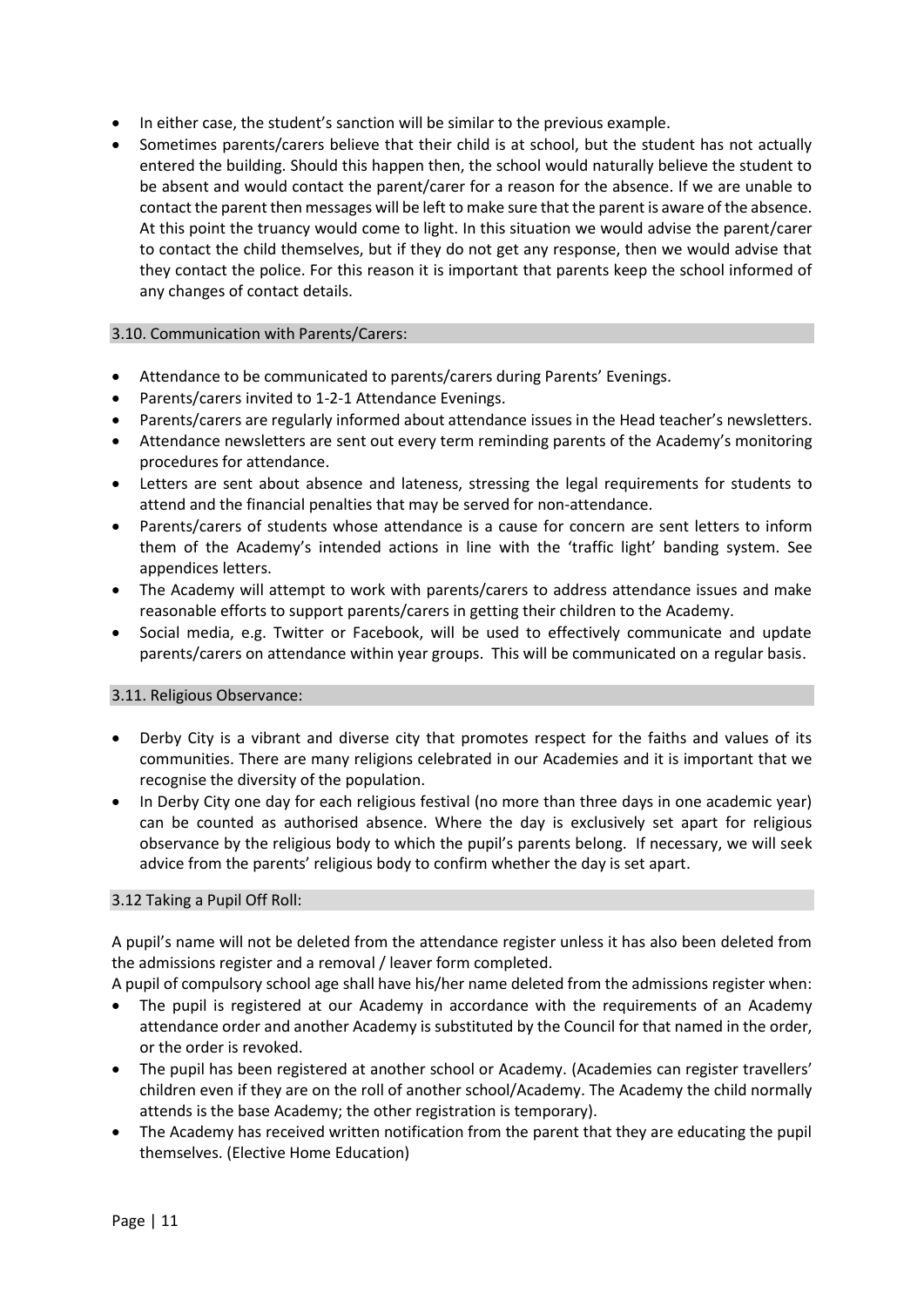- The pupil has ceased to attend our Academy and no longer lives within a reasonable distance of Academy.
- In the case of a pupil granted leave of absence exceeding 10 days for the purpose of a holiday, the pupil has failed to attend the Academy within the 10 school days immediately following the last day of absence which was granted and we are not satisfied that the pupil is unable to attend by reason of sickness or any unavoidable case. Both the Academy and the Council will make reasonable enquiries to find out where the pupil is, to include letters, home visits and telephone calls.
- The pupil is certified by a medical professional or relevant member of staff as unlikely to be in a fit state of health to attend school before ceasing to be of compulsory school age.
- The pupil has been continuously absent from our Academy for a period of not less than 20 school days and both the Academy and EWO have failed, after reasonable enquiry, to locate him/her. Again, reasonable enquiries should be made. In such cases we will ensure the EWO are informed and procedures concerning missing children and missing children protocol should be followed.
- The pupil had died.
- The pupil will cease to be of compulsory school age before our Academy next meets and their parent has indicated that they intend to cease to attend. (All registered pupils are required to remain at our Academy until the leaving date- the last Friday in June. At school includes, for these purposes, approved educational activities undertaken off site, including work experience)
- The pupil has been permanently excluded and the exclusion has been upheld by governors.
- The pupil attends a special school and the Council gives consent for his/her name to be removed.

If we are told that a pupil is leaving to attend another school/Academy, staff at our Academy will establish the pupil's new address, the name and address of the new school/Academy and the date the pupil will start there. Confirmation will then be sought from the receiving school/Academy. Whenever a pupil leaves us a Common Transfer File (CTF) will be completed. If we are concerned about any aspect of a transfer or a pupil has "disappeared" the matter should be referred immediately to the Education Welfare Service who will investigate missing pupils as part of Derby City Local Authority Missing Children's protocol.

# 4. **Legal Action**

# 4.1 Penalty Notices:

Under the Education Act 1996, the Education Welfare Service has the power to issue Penalty Notices and to take legal action:

- against the parents/carers of any student who fails to attend school regularly.
- at the request of the Head teacher in respect of any students who are regularly late after the close of the register.
- where absences have occurred due to unauthorised holidays being taken in during term time.

All the above is subject to the Academy making parents/carers aware of the possibility of the above action by speaking with them, writing to them, publishing the information on the Academy website and ensuring the Governing Body have adopted the policy and therefore support the action.

# 4.2. Traveller Pupils: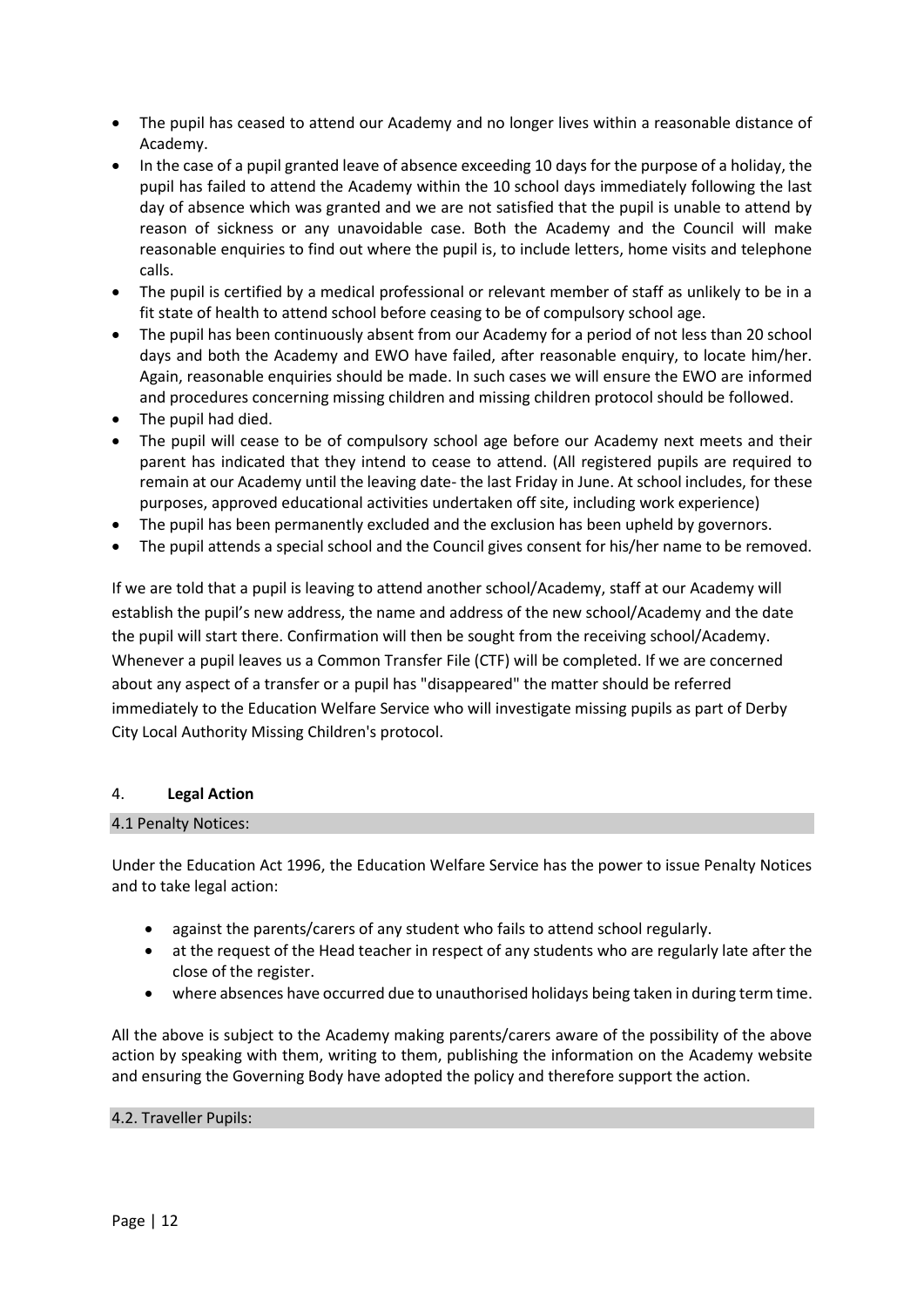Traveller pupils travelling for occupational purposes – this covers Roma, English and Welsh Gypsies, Irish and Scottish Travellers, Showmen (fairground people) and Circus people, Bargees (occupational boat dwellers) and New Travellers. Absence may be authorised only when a Traveller family is known to be travelling for occupational purposes and has agreed this with the Academy but it is not known whether the pupil is attending educational provision.

# 4.3. Children Missing in Education:

Where a pupil has not returned to our Academy for ten days after an authorised absence or is absent from the Academy without authorisation for twenty consecutive school days, the pupil can be removed from the admission register when the Academy and the local authority have failed, after jointly making reasonable enquiries, to establish the whereabouts of the child. This only applies if the Academy does not have reasonable grounds to believe that the pupil is unable to attend because of sickness or unavoidable cause.

- We will always make reasonable enquiries to establish the whereabouts of the child, jointly with the local authority, before deleting the pupil's name form the register.
- We will adhere to the Children Missing in Education Statutory Guidance for LAs;

[www.gov.uk/government/uploads/system/uploads/attachment\\_data/file/550416/children\\_miss](http://www.gov.uk/government/uploads/system/uploads/attachment_data/file/550416/children_missing_education_-_statutory_guidance.pdf) ing\_education - statutory\_guidance.pdf

# 4.4. Children Who Cannot Attend Academy Because of Health Needs:

In line with Section 19 of the Education Act 1996 the Local Authority (LA) have a duty to: "make arrangements for the provision of suitable education at school or otherwise than at school for those children of compulsory school age who, by reason of illness, or otherwise, may not for any period receive suitable education unless such arrangements are made for them."

This applies to children and young people:

- who are of statutory Academy age and who
- are permanently resident in the LA and
- who are not in Academy for 15 days or more, whether consecutive or cumulative due to ill health and
- where the health need and necessity for absence has been validated as necessary by a medical doctor
- will not receive a suitable full-time education unless the local authority makes arrangements for this

Health problems include physical illnesses, injuries and clinically defined mental health problems. Suitable medical evidence will be required. This would include details of the health problem, how long the condition is expected to last and the likely outcome, and a treatment plan. This must be provided by a suitable medical professional, normally a hospital consultant. However, where specific medical evidence is not available quickly, the local authority will liaise with other medical professionals (e.g. the child's GP), so that provision of education is not delayed.

Arrangements for alternative provision will be made as soon as it is known that a child has not attended the Academy for 15 days for health reasons or as soon as it is clear that a health-related absence from the Academy will be 15 days or longer, verified by a medical doctor. The 15 days may be consecutive or cumulative. The provision will commence as quickly as possible. There may be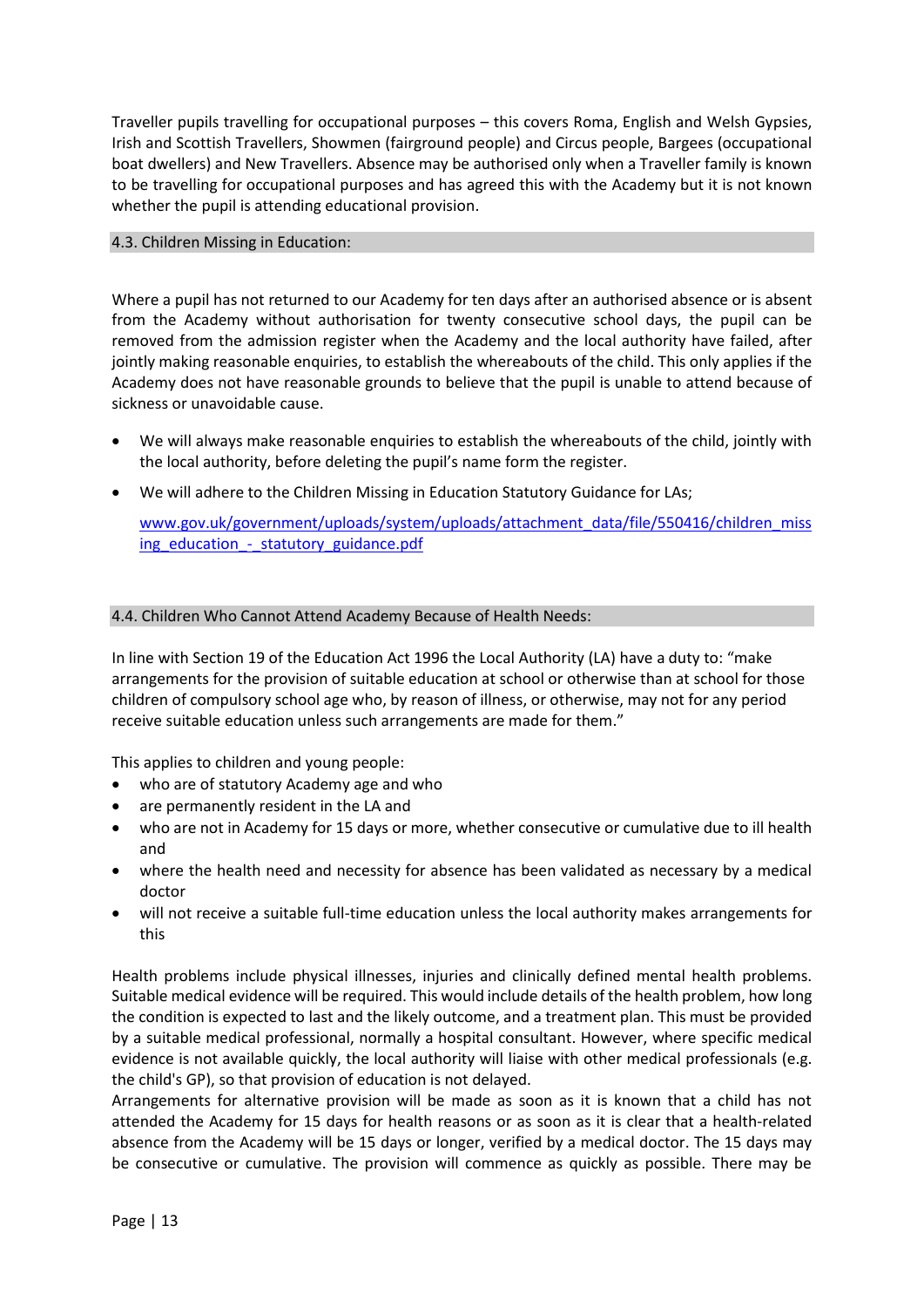circumstances in which suitable alternative education is already in place e.g. if the Academy has made arrangements for a pupil, or the child is receiving education at a hospital Academy.

#### 4.5. Children in Public Care:

Mrs Sarah Leach (Assistant Head teacher) is the coordinator who liaises with the LA Children Looked after Team. The Virtual Academy will be contacted each day whether the pupil is attending or is absent. Attendance will also be reported as part of the PEP.

#### 4.6. Elective Home Education:

A parent has a right to educate their child at home and can request to home educate their child at any point. On receipt of written notification from the parent/carer, we will inform the LA and once approval has been received, the pupil may be taken off roll and a leaver's form will be completed.

#### 4.7. Off Site Provision:

Either students are registered prior to attending off site provision or registration data is forwarded to the school daily. The above practices for absence will be applied to in line with the Academy's Attendance Policy.

#### 5. **Rewards**

Celebrating success is a key aspect of school life at Noel- Baker Academy. Below is a list of ways in which students will be rewarded for attendance to school:

# **Tier One Reward- 1 point:**

• 100% attendance for a week. Pupil names to be displayed on TVs around the academy.

# **Tier Two Reward- 2 points:**

- 100% attendance to be given to the form in each house with the highest attendance each week. Each tutor to receive a recognition certificate to be displayed in the tutor room.
- Given to the most improved tutor group in each house weekly.

#### **Tier Three rewards- 5 points**

• For all 100% attenders for each half term, the student will receive a postcard emailed home congratulating them on their attendance achievement. Every student with 100% attendance that half term will receive a cookie token to be used in the Academy canteen.

# **Tier Four rewards – 10 points**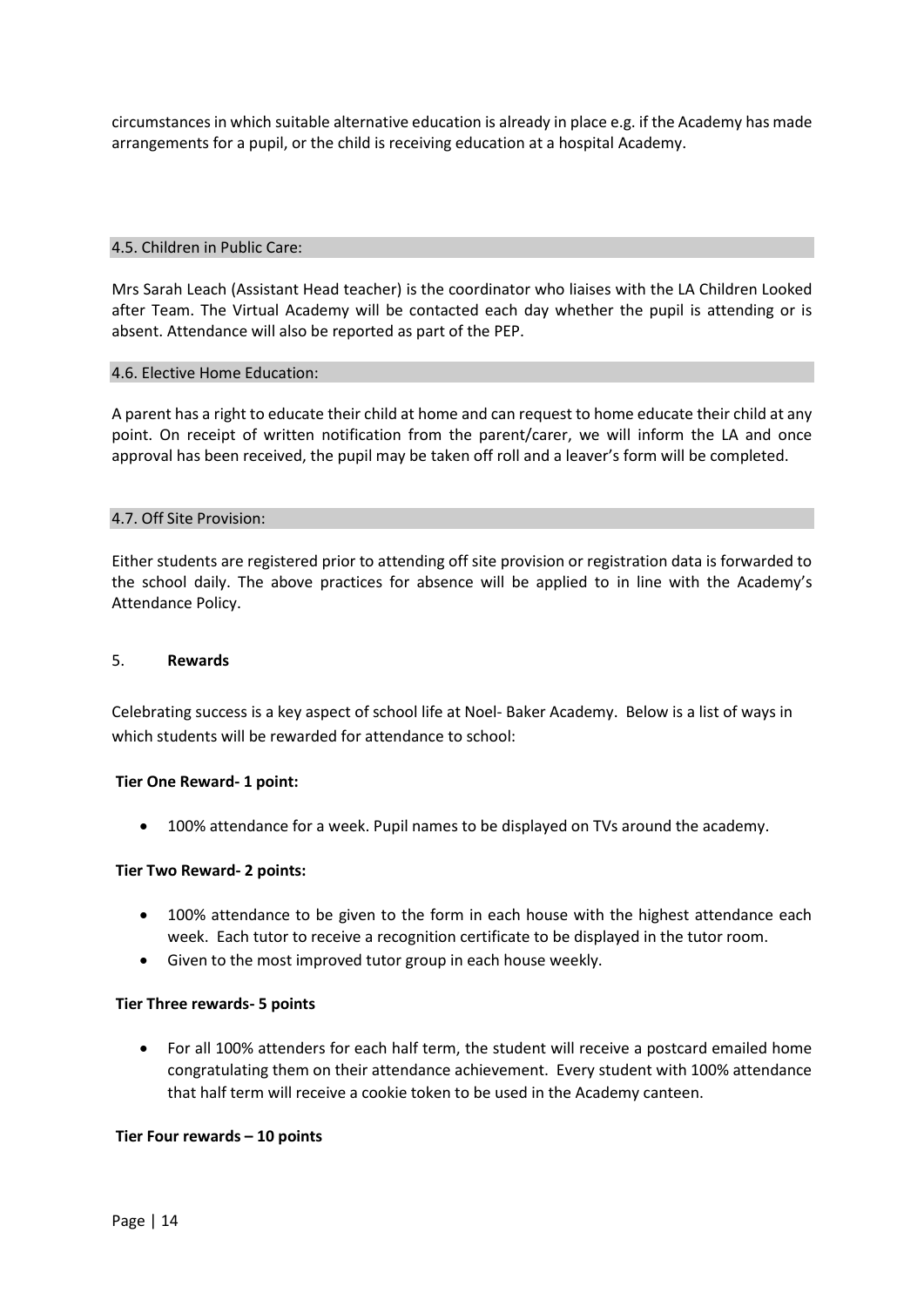• 100% attendance for each term. Every student will receive a certificate and a letter sent home from the Senior Leadership Team.

# **Tier Five rewards – 25 points**

• 100% attendance for the whole academic year. Students to receive a certificate, attendance star and a letter home from the Headteacher. The attendance star will be a tiered approach:

| <b>Bronze star awarded:</b>  | for 100% attendance for 1 year  |
|------------------------------|---------------------------------|
| <b>Silver Star awarded:</b>  | for 100% attendance for 2 years |
| Gold star awarded:           | for 100% attendance for 3 years |
| Platinum star awarded:       | for 100% attendance for 4 years |
| <b>Special gift awarded:</b> | for 100% attendance for 5 years |

**All reward points will be added to Go4Schools and shared and celebrated through our media campaigns.**

# 6. **General Data Protection Regulation**

All data within this policy will be processed in line with the requirements and protections set out in the General Data Protection Regulation.

# 7. **Review**

- Senior Leadership Team and Governors review the effectiveness of this policy annually.
- Statistical analysis is completed every week and updated each half term to be included in the Head Teacher's Report to Governors.

# 8. **Role and Responsibilities**

All stakeholders play a vital role in ensuring students are attending school regularly and on time. Below are the roles and responsibilities of key stakeholders in ensuring students attend Noel- Baker Academy.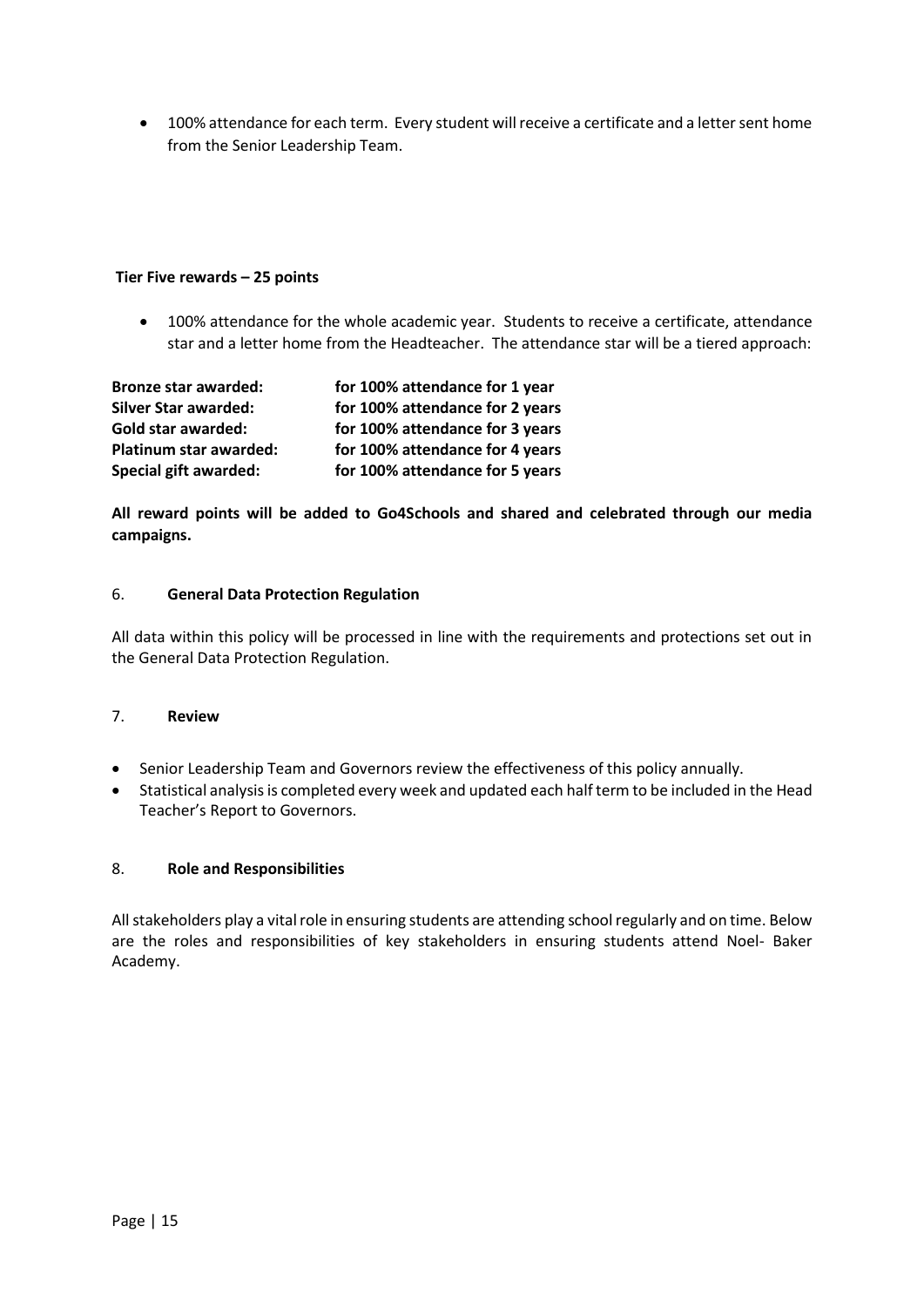| <b>Stakeholder</b> | <b>Role and Responsibility</b>                                                                  |
|--------------------|-------------------------------------------------------------------------------------------------|
| <b>Tutors</b>      | $\checkmark$ To keep an accurate attendance register.                                           |
|                    | $\checkmark$ To praise students for punctuality and good attendance.                            |
|                    | To play their part in the monitoring of students' absence and act as a point of<br>$\checkmark$ |
|                    | contact for a parent who is concerned about their child's health/attendance.                    |
|                    | $\checkmark$ To contact home if attendance falls below 95%.                                     |
|                    | $\checkmark$ To liaise with the Heads of House and Attendance team as appropriate               |
|                    | around reasons for student absence.                                                             |
|                    | $\checkmark$ To mentor and support students to achieve a good level of attendance.              |
|                    | $\checkmark$ To update attendance notice board.                                                 |
|                    | $\checkmark$<br>To distribute and collect any medical evidence or absence letters.              |
|                    |                                                                                                 |
| <b>Heads of</b>    | $\checkmark$ To ensure that all student absences are correctly logged on the attendance         |
| <b>House</b>       | registers (in conjunction with the tutor and class teachers).                                   |
|                    | $\checkmark$ To maintain an overview of the attendance of students in their year group.         |
|                    | To praise and celebrate students for punctuality and good attendance in<br>$\checkmark$         |
|                    | assemblies.                                                                                     |
|                    | $\checkmark$ To be a point of contact (along with the tutor) and offer appropriate support      |
|                    | around improving the attendance.                                                                |
|                    | $\checkmark$ To monitor attendance and arrange for the parent to be informed when their         |
|                    | child has dropped below 97% attendance (this amounts to 6 days in an                            |
|                    | academic year).                                                                                 |
|                    | $\checkmark$ To liaise with targeted support and other agencies around the attendance of        |
|                    | their year group.                                                                               |
|                    |                                                                                                 |
|                    |                                                                                                 |
| <b>Attendance</b>  |                                                                                                 |
| <b>Team</b>        | $\checkmark$ Regular and prompt recording of attendance.                                        |
|                    | $\checkmark$<br>Early contact with parents when a student fails to attend school without        |
|                    | providing a good reason.                                                                        |
|                    | Students with attendance below 97%, whether absences are authorised or not,<br>$\checkmark$     |
|                    | will be closely monitored.                                                                      |
|                    | $\checkmark$<br>All students' attendance is monitored daily, and every week data from the       |
|                    | electronic register is analysed.                                                                |
|                    | To implement the 'traffic light' banding system when monitoring attendance                      |
|                    | every week.                                                                                     |
|                    | $\checkmark$ Statistical evidence for the whole Academy and for individual classes is           |
|                    | analysed every week and shared with staff.                                                      |
|                    | The Assistant Head teacher, EWO's and Heads of House review students'<br>✓                      |
|                    | attendance weekly.                                                                              |
|                    |                                                                                                 |
| <b>Students</b>    | Attend school every day.<br>$\checkmark$                                                        |
|                    | Be punctual to all lessons and be appropriately prepared for the day.<br>$\checkmark$           |
|                    | Inform their tutor of any problem or reason that is known in advance that may<br>✓              |
|                    | prevent them from coming to school.                                                             |
|                    | Follow the correct procedure of informing a member of staff if they need to<br>$\checkmark$     |
|                    | leave the school grounds for any reason during the school day. Students must                    |
|                    | not leave the school site without permission.                                                   |
|                    |                                                                                                 |
|                    |                                                                                                 |
|                    |                                                                                                 |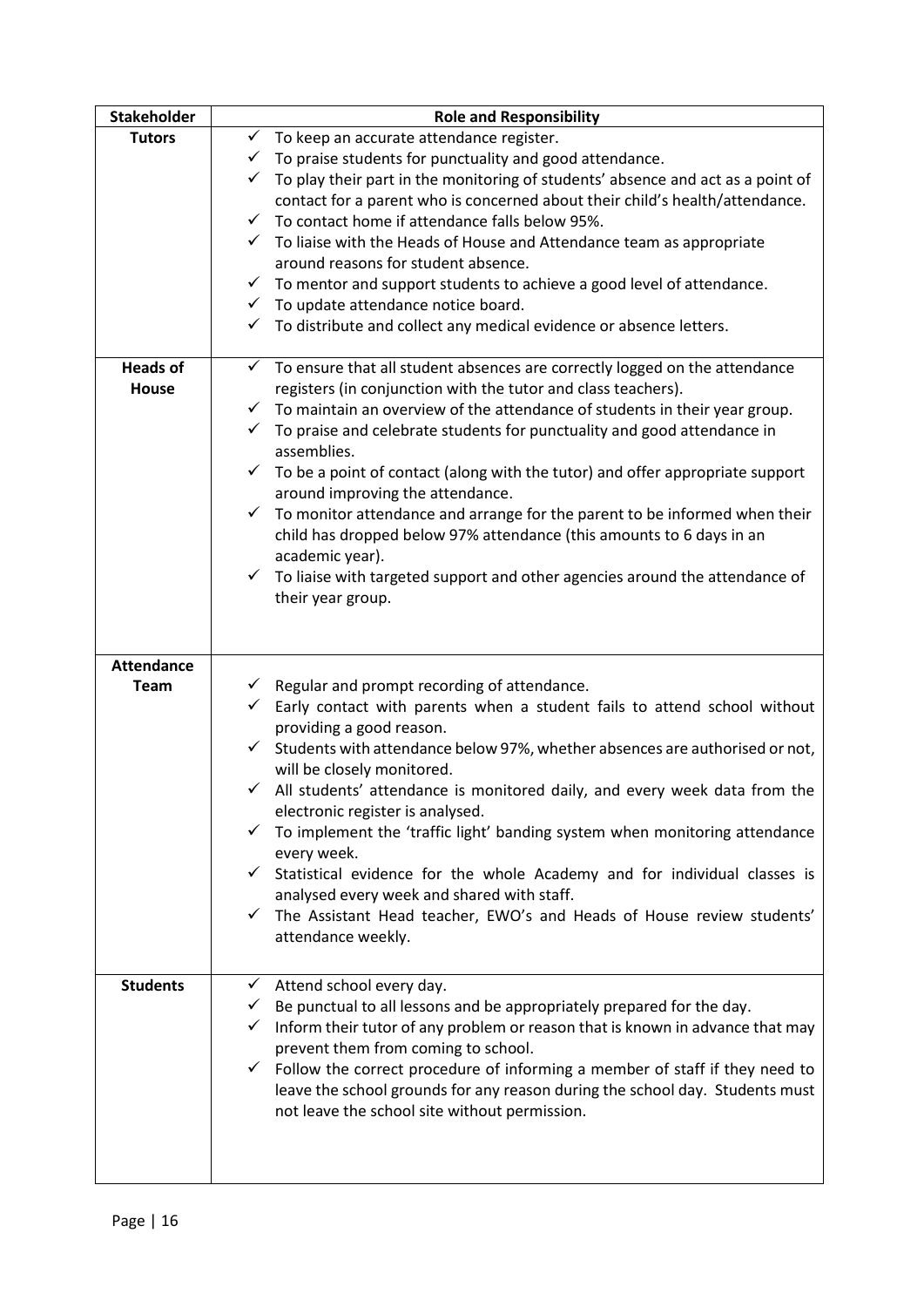| <b>Parents</b>                                | Provide the Academy with up to date home and emergency contact details.<br>Ensure their child attends school every day, as is their legal duty as<br>parents/carers.<br>$\checkmark$ Contact the Academy on the first and each subsequent day of absence, unless<br>a definite date of return is known. Parents/carers should offer reasons for the<br>absence but whether or not the absence is marked as authorised is a decision<br>that can only be made by the Academy.<br>$\checkmark$ Ensure their child arrives on time and well prepared for the school day.<br>Contact the Academy in confidence whenever any problems occur that may<br>affect their child's attendance or performance in school. |
|-----------------------------------------------|--------------------------------------------------------------------------------------------------------------------------------------------------------------------------------------------------------------------------------------------------------------------------------------------------------------------------------------------------------------------------------------------------------------------------------------------------------------------------------------------------------------------------------------------------------------------------------------------------------------------------------------------------------------------------------------------------------------|
| <b>The</b><br><b>Governing</b><br><b>Body</b> | The Governing Board is responsible for monitoring attendance figures for the<br>whole Academy on at least a termly basis. It also holds the Head teacher to<br>account for the implementation of this policy.                                                                                                                                                                                                                                                                                                                                                                                                                                                                                                |
| <b>The Head</b><br>teacher                    | The Head teacher is responsible for ensuring this policy is implemented<br>$\checkmark$<br>consistently across the Academy, and for monitoring Academy level absence<br>data and reporting it to governors. The Head teacher also supports other staff<br>in monitoring the attendance of individual pupils and issues fixed-penalty<br>notices, where necessary.                                                                                                                                                                                                                                                                                                                                            |

# 9. **Monitoring Arrangements**

This policy will be reviewed annually by the Head teacher / SLT. At every review, the policy will be shared with the governing board.

# 10. **Links with Other Policies**

This policy links to our Child Protection and Safeguarding Policy and Equality Policy.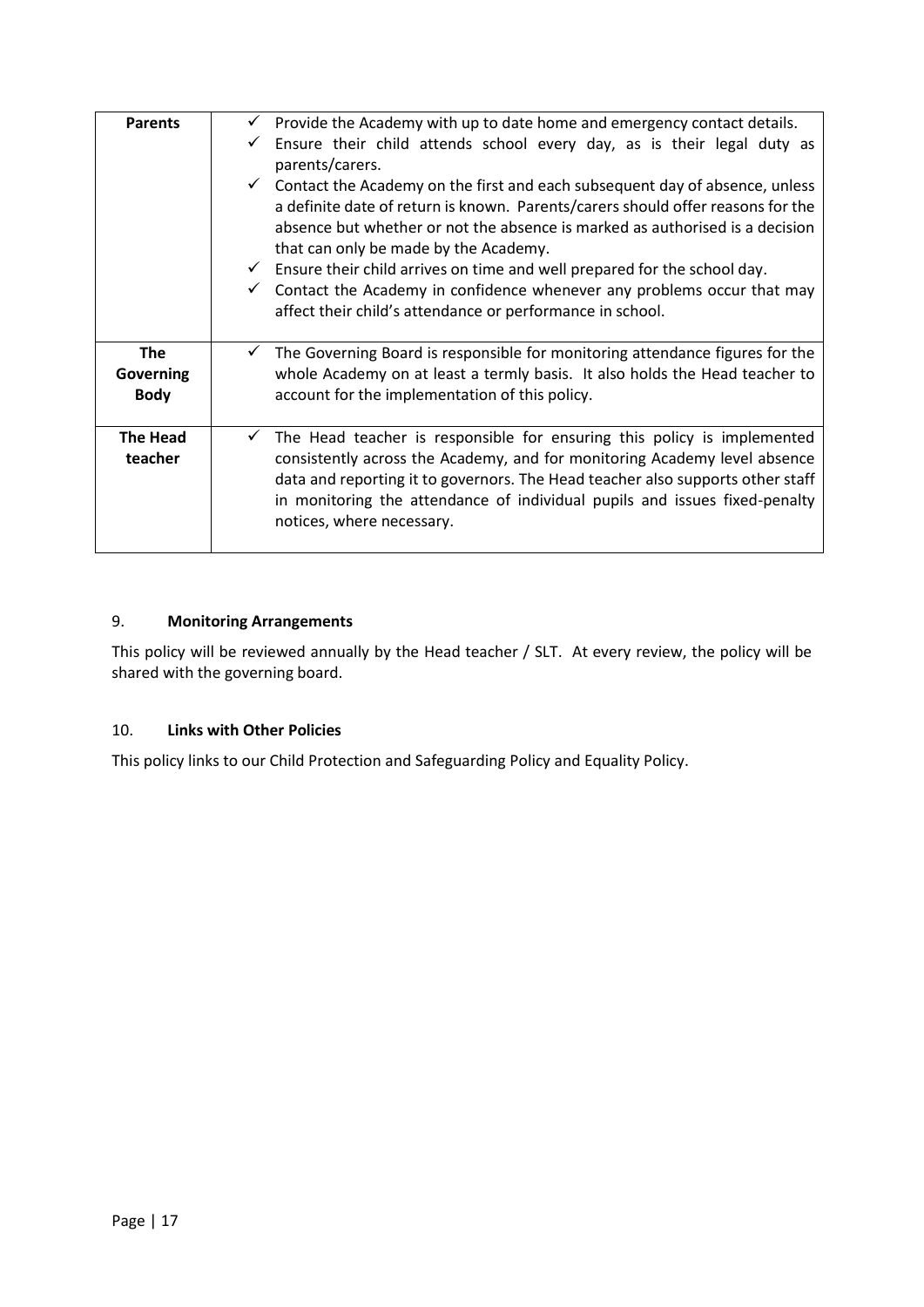# **Letter 1**

«Parental\_Salutation» «HouseNumber» «Street» «District» «Town» «Postcode»

Dear «Parental\_Salutation»

**Re**: «Forename» «Surname» «Reg», D.O.B.«DOB»

We would like your support to improve levels of attendance and punctuality, therefore a `Poor Attendance Prevention Initiative' is in operation at Noel- Baker Academy in order to address attendance concerns quickly and effectively.

Having recently completed a register check, I am concerned about «Forename»'s declining level of attendance and I enclose a copy of their registration certificate for your information.

As a result of these concerns, «Forename»'s attendance will be closely monitored for the next **20 school days**, during which time, school will only authorise absences if medical evidence is provided. If «Forename»'s attendance shows little or no improvement after the monitored period, you will be formally invited to attend an Attendance Meeting in school in order to discuss and address the situation.

*I am obliged to inform you that under the provision of Section 444 of the Education Act 1996, parents/carers are legally responsible for ensuring their children attend school regularly and on time. Failure to do so could result in the issue of a Penalty Notice or legal proceedings being taken by the Local Authority.*

If there are any issues surrounding «Forename»'s attendance, we are happy to discuss these with you and formulate an action plan so we can address and resolve this promptly.

I hope we can work together to ensure «Forename» achieves their full potential at the Academy. Should you require any further help or information you can contact one of the Education Welfare Officers on 01332 572026.

Yours sincerely,

Miss Heath/ Miss Mills Education Welfare Officer Noel- Baker Academy

**Letter 1a**

Page | 18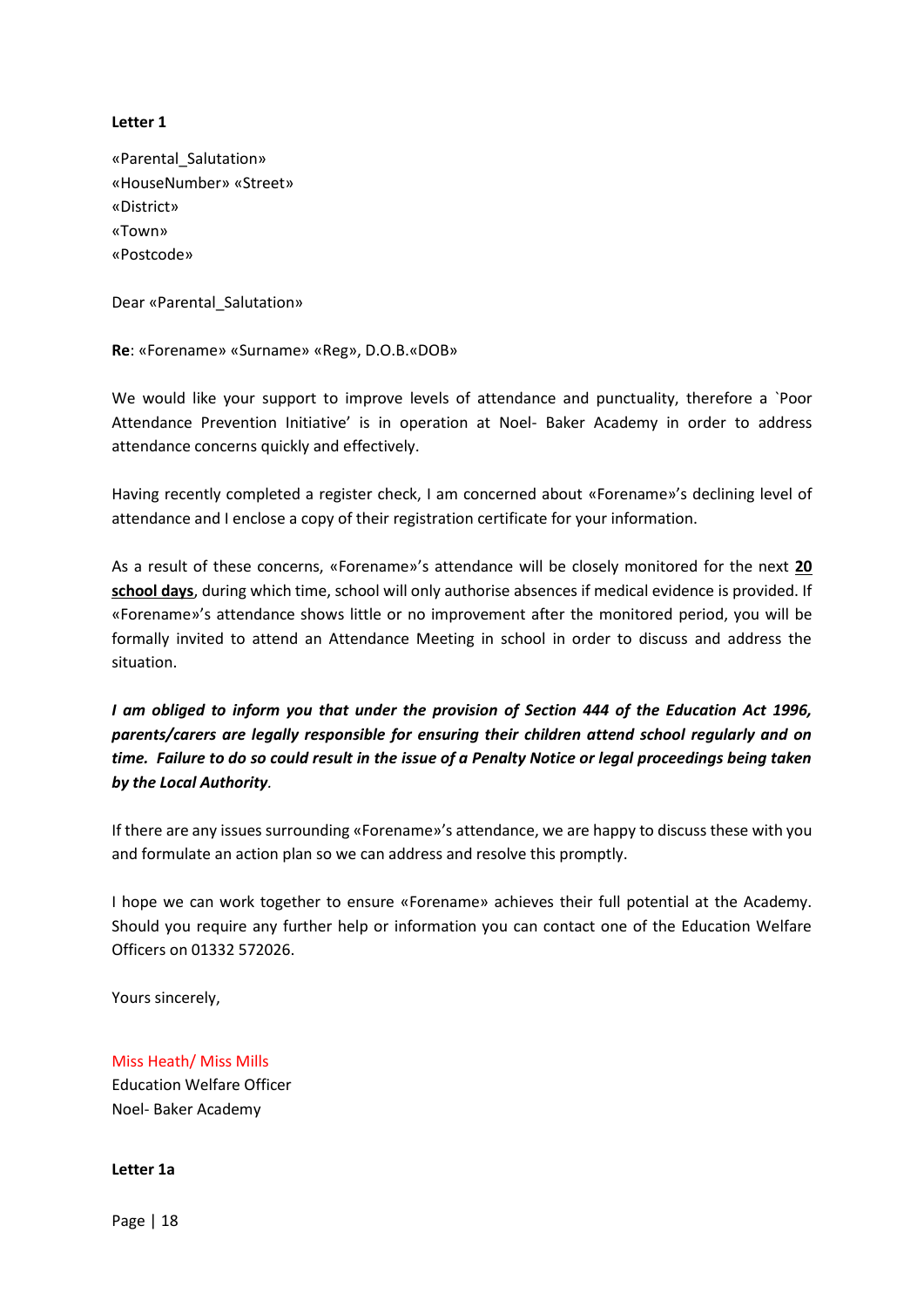Address

Date

Dear

**Re**:

Having written to you recently expressing my concern about NAME's attendance, I am delighted to report that the attendance report has been a success as we have seen a significant improvement over the last 20 days.

NAME's attendance now stands at 0% and based upon the progress recently made, NAME will no longer be on attendance report and we look forward to seeing HIM/ HER reach their full potential academically.

Your support is fully appreciated as without it, the attendance improvements would not have been possible.

If you have any issues or concerns then please do not hesitate to contact either the Attendance Team or NAME, Heads of House.

Yours sincerely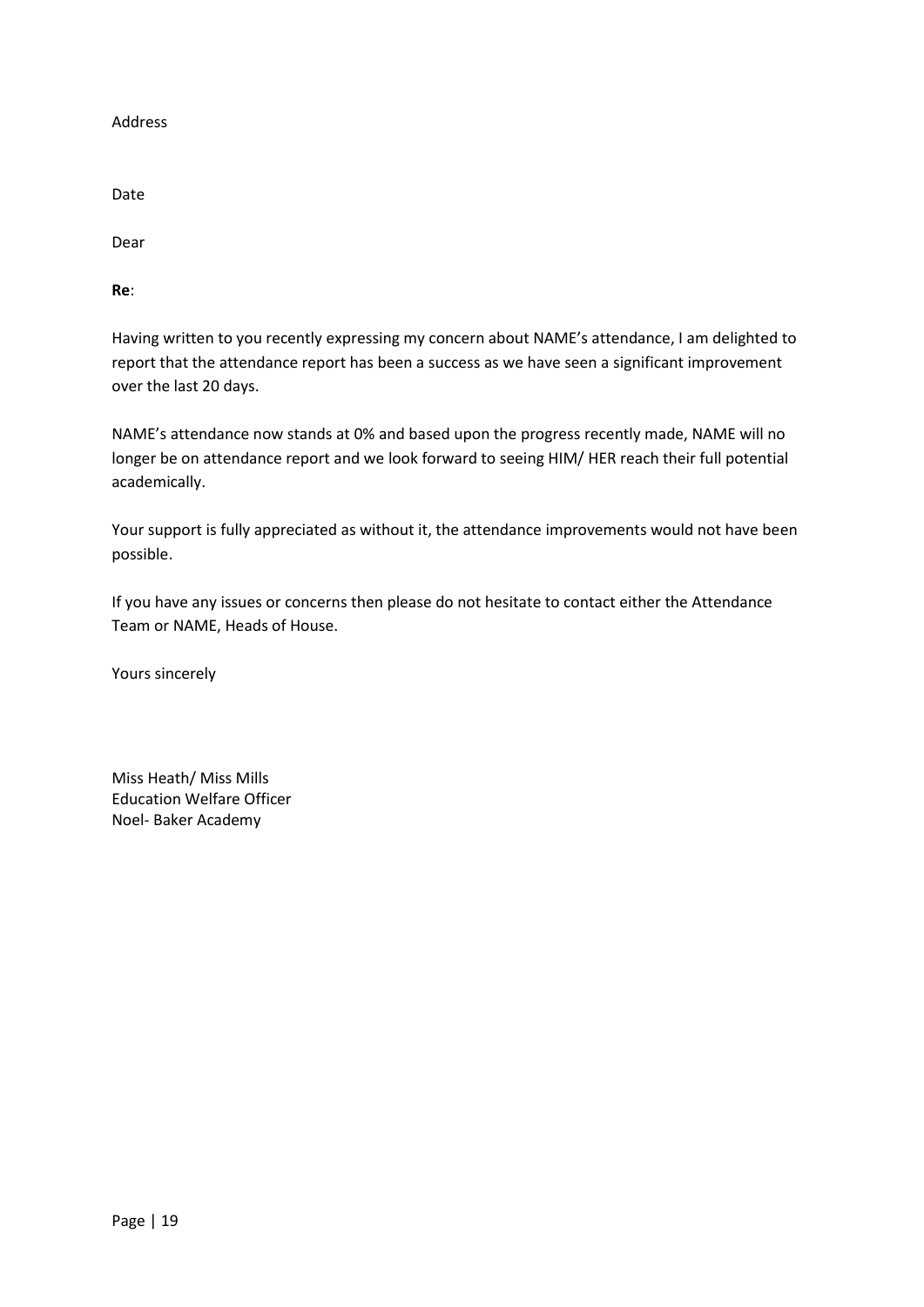# **Letter 2**

«Parental\_Salutation» «HouseNumber» «Street» «District» «Town» «Postcode»

Dear «Parental\_Salutation»

**Re**: «Forename» «Surname» «Reg», D.O.B.«DOB»

Further to my previous letter explaining that NAME would be placed on an attendance report and closely monitored for 20 days, I am still concerned that NAME has failed to achieve improvements in HIS/ HER attendance. I enclose a copy of NAME's registration certificate for your information.

As a result of these concerns and in order to discuss and address the situation, I would like to invite you to attend a School Attendance Panel to be held in school on DATE/ TIME.

Failure to provide an acceptable explanation for the absences during this meeting may result in a Penalty Notice Warning letter or an application to the Local Authority for consideration of your case to be pursued through the Magistrates Court for failing to ensure Angel's regular attendance.

If you fail to attend the meeting and do not call to rearrange, then the meeting will go ahead in your absence and a decision will be made on the next course of action.

**Please note, you, as parent, are legally responsible under Section 444(1) of the Education Act 1996, for ensuring that your child attends school regularly and failing to do this could result in prosecution where is found guilty in court you could be; fined up to £2,000, given a community Order or receive up to a 3 month prison sentence. The court may also issue you with a parenting order.**

If the above appointment is not convenient, please do not hesitate to contact me on 01332 571026 to make an alternative arrangement, as the meeting will go ahead in your absence if you do not attend.

We look forward to meeting with you on DATE

Yours sincerely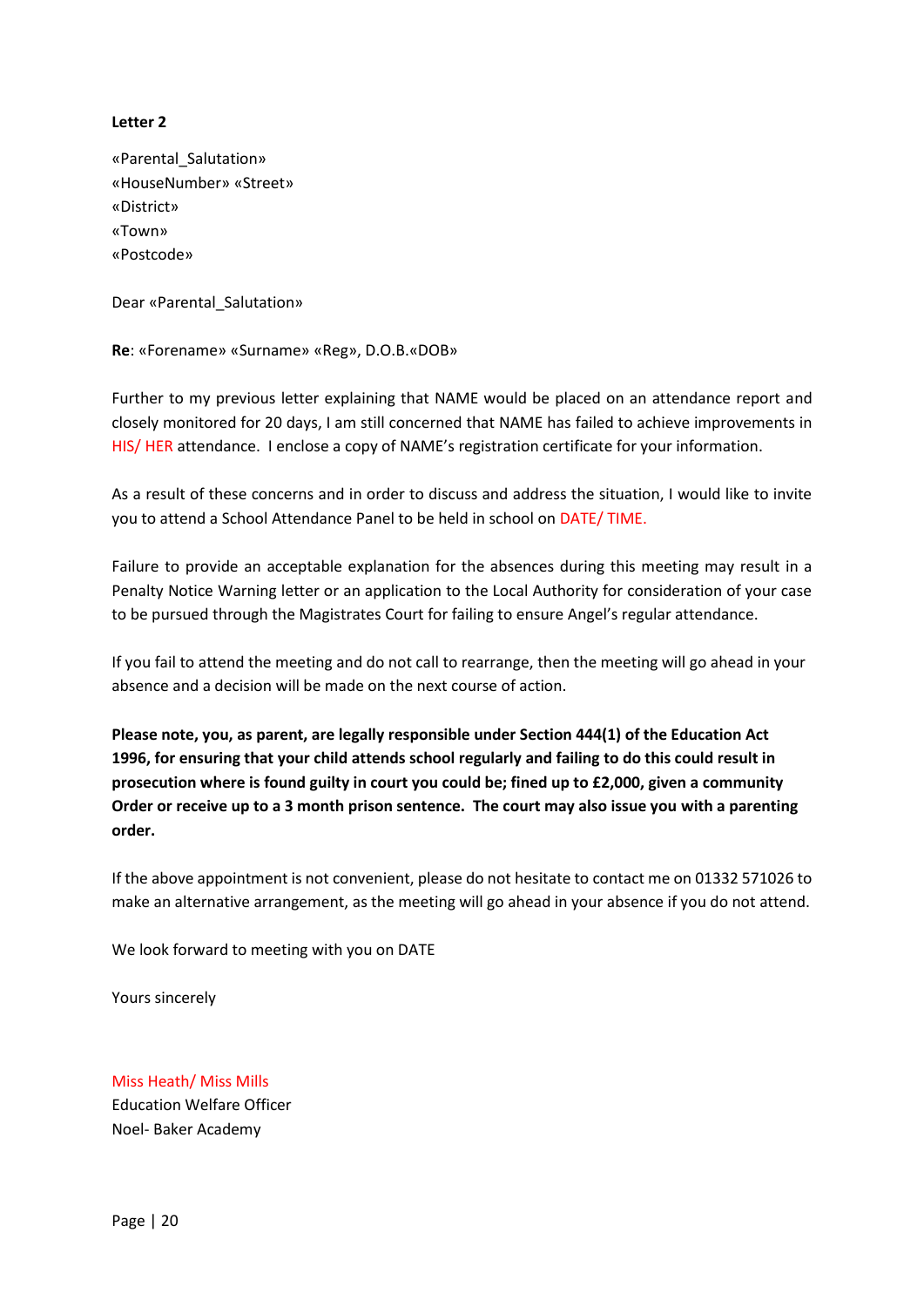# **Letter 2a**

Date

Address

Dear

**Re**:

I am delighted to inform you that NAME has improved HIS/ HER attendance during the above monitoring period.

However, should NAME's attendance fall again to an unacceptable level, we will resume the process and you will be invited to attend a formal School Attendance Panel.

If NAME is absent for any reason, please ensure that the Academy is kept informed on a daily basis and medical evidence is provided. If there are any issues surrounding NAME's attendance, we are happy to discuss this with you and formulate a student attendance success plan to address and resolve them.

I hope we can work together to ensure NAME achieves their full potential at the Academy. Should you require any further help or information you can contact the Attendance Team on 01332 572026.

Yours sincerely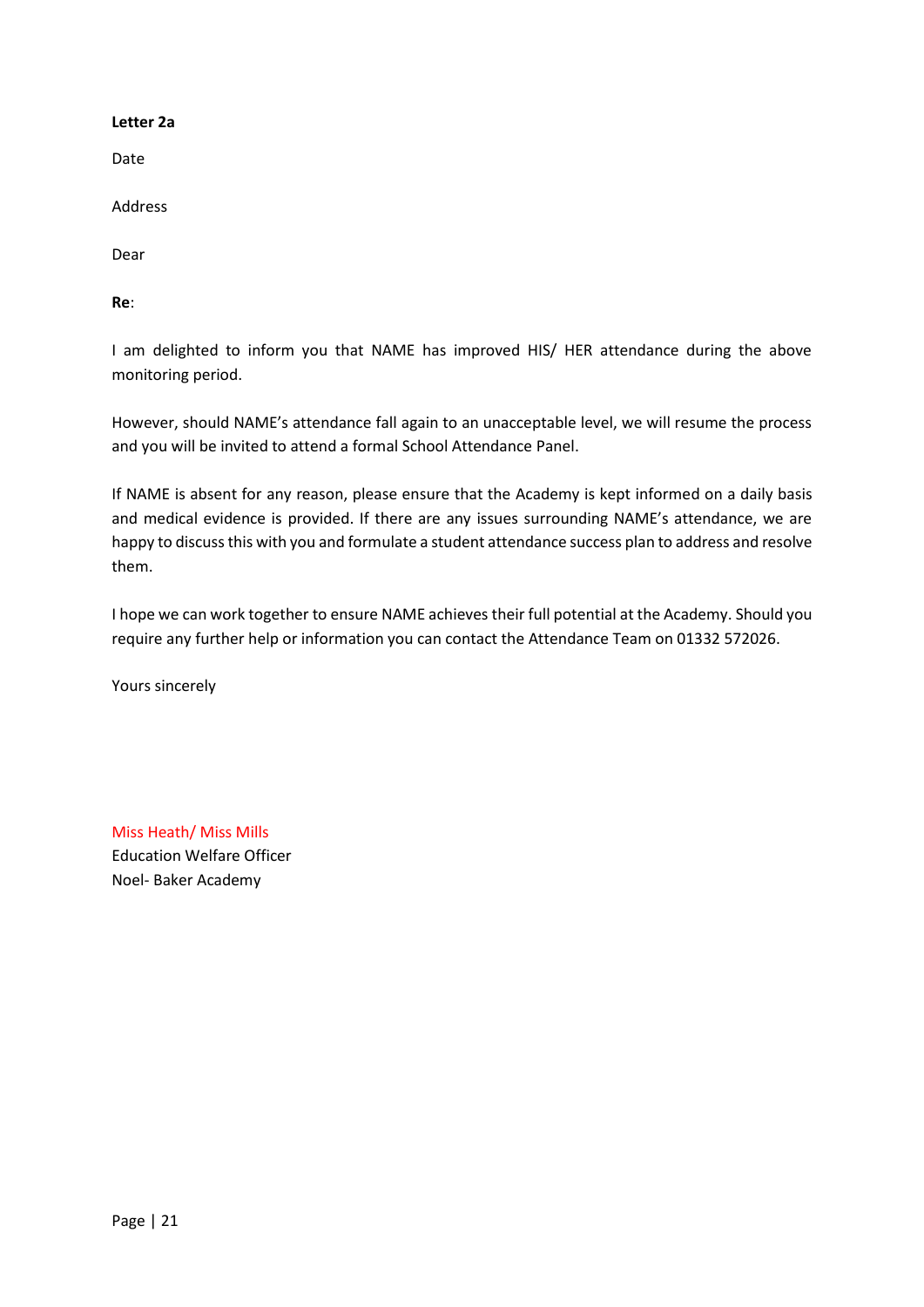#### **Letter 2b**

Date

Address

Dear

**Re:** 

You were invited to a meeting which was arranged on DATE/ TIME which you failed to attend. As explained in previous correspondence, the meeting did take place in your absence and the following actions were agreed;

- No barriers to improving NAME's attendance were identified.
- No medical evidence to support NAME's unauthorised absences have been received.
- If NAME's attendance does not reach 97% the next **4 school weeks (20 days)** commencing on the **INSERT DATE**, Noel- Baker Academy will consider applying to the Local Authority to issue a Penalty Notice or for your case to be pursued through the Magistrates Court for failing to ensure NAME's regular attendance. During this period your child must have no unauthorised absence from school. If they are ill during this time, you will be asked to provide medical evidence.

**Parents have a duty to ensure their child's regular attendance at school and failure to do so is an offence under section 444(1) of the Education Act 1996.**

**The Penalty Notice gives you the opportunity to pay a penalty fine instead of being prosecuted for the offence given above. The amount of the fine will be £60 if paid within 21 days. If paid after 21 days but within 28 days the penalty is doubled to £120. If the payment is then not made you may be prosecuted by Derby City Council for the original offence. This may result in a fine up to £1,000.**

If you wish to discuss this, please contact me on 01332 572026. I trust it will not be necessary to take this further and that we have your full support on this matter.

Yours sincerely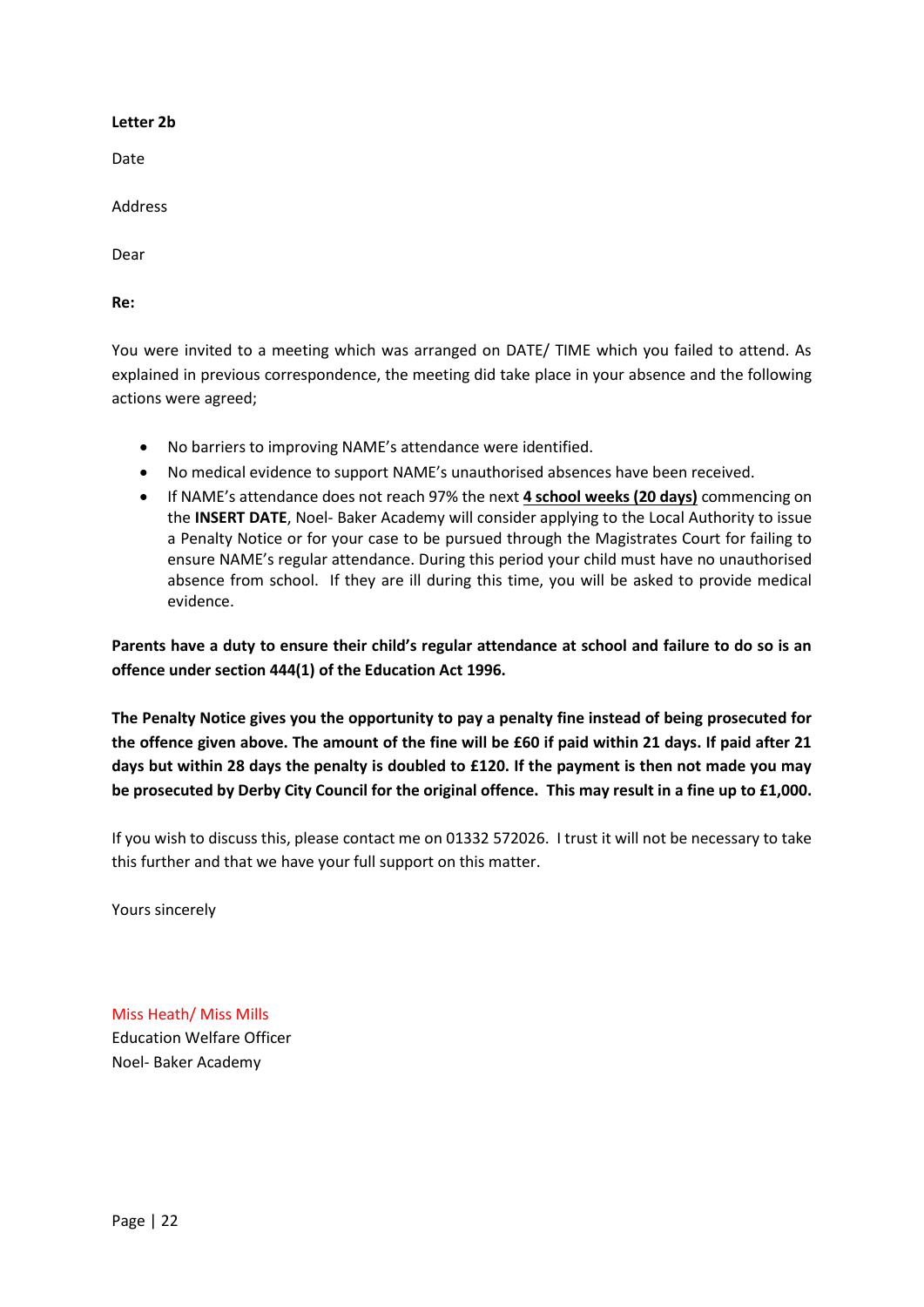# **Letter 2c**

Date

Dear

**Re**:

Thank you for attending our meeting today to discuss NAME's attendance. As discussed, NAME has a target of 97% attendance over the next **20 school days** (4 weeks).

Please find attached a copy of the Attendance Improvement Contract which we also discussed and signed at the meeting.

As NAME's poor absence remains a huge concern, we are no longer able to authorise any further days off unless medical proof is provided such as appointment cards, letters or a prescription label off prescribed medicine.

If NAME's attendance fails to improve over the agreed period, I have to remind you that, as a parent/ carer, you are legally responsible under Section 444(1) of the Education Act 1996, for ensuring that your child attends school regularly. Failing to do this could result in prosecution where, if found guilty in court you could be; fined up to £2,000, given a community Order or receive up to a 3 month prison sentence. The court may also issue you with a parenting order.

If you wish to discuss this letter, please contact the Attendance Team on 01332 572026.

Yours sincerely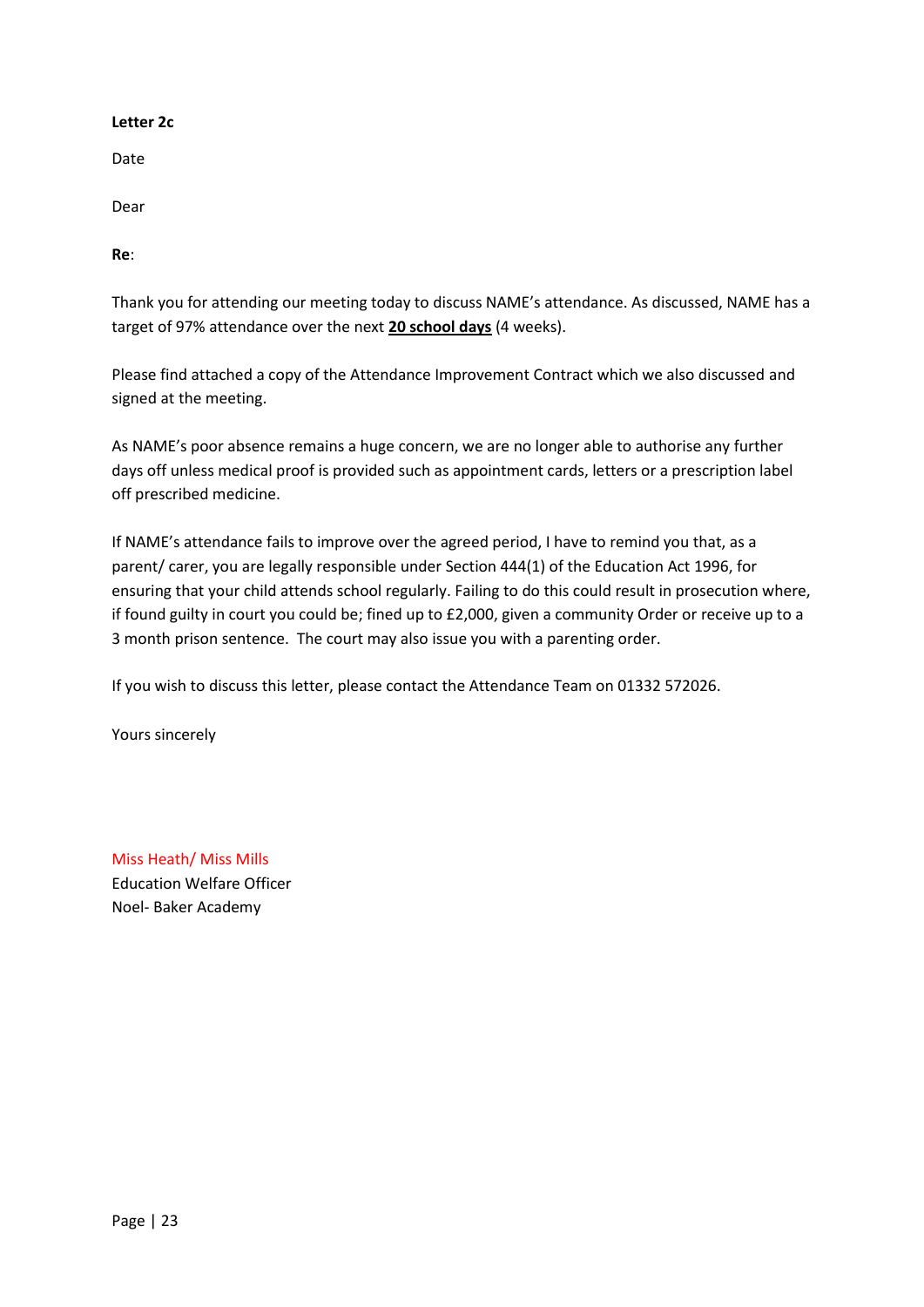# **Letter 3**

Date

Name/Address

Dear

**Re:** 

# **Impending Legal Action**

I am concerned that despite being issued with a previous warnings NAME's attendance is only % Noel Baker Academy expects all students to have an attendance level of at least 97%. Full time school attendance is a legal requirement unless there is a significant reason preventing your child from attending school.

# **The Education Act, 1996 states:**

"It shall be the duty of the parent of every child of compulsory school age to cause him/her to receive efficient **full time** education suitable to his/her age, ability and aptitude, and to any special educational need(s) he/she may have, either by regular attendance at school or otherwise."

"If any child of compulsory school age, who is a registered pupil at a school, fails to attend regularly thereat, the parent of the child shall be guilty of an offence against this section.

If the reasons given for your child's irregular school attendance are not satisfactory, then the Education Welfare Service may take legal proceedings against you for failure to comply with the Law. This may result in:

- A Penalty Notice payable up to **£120** fine
- Prosecution under s444 (I) Education Act 1996, where if convicted you may be fined up to **£1000**
- Prosecution under s444 (I) (a) Education Act 1996, where if convicted you may be fined up to **£2500 and/or 12 weeks imprisonment.**

Non-school attendance impacts on your child's educational and social progress. In some circumstances, children who fail to attend school also place themselves at risk. Maintaining regular contact with school to monitor their progress is essential.

Ultimately, with no improvement in attendance and no satisfactory justification, I am duty bound to refer your case to the Education Welfare Service.

Yours sincerely

Miss S Heath/Miss Z Mills